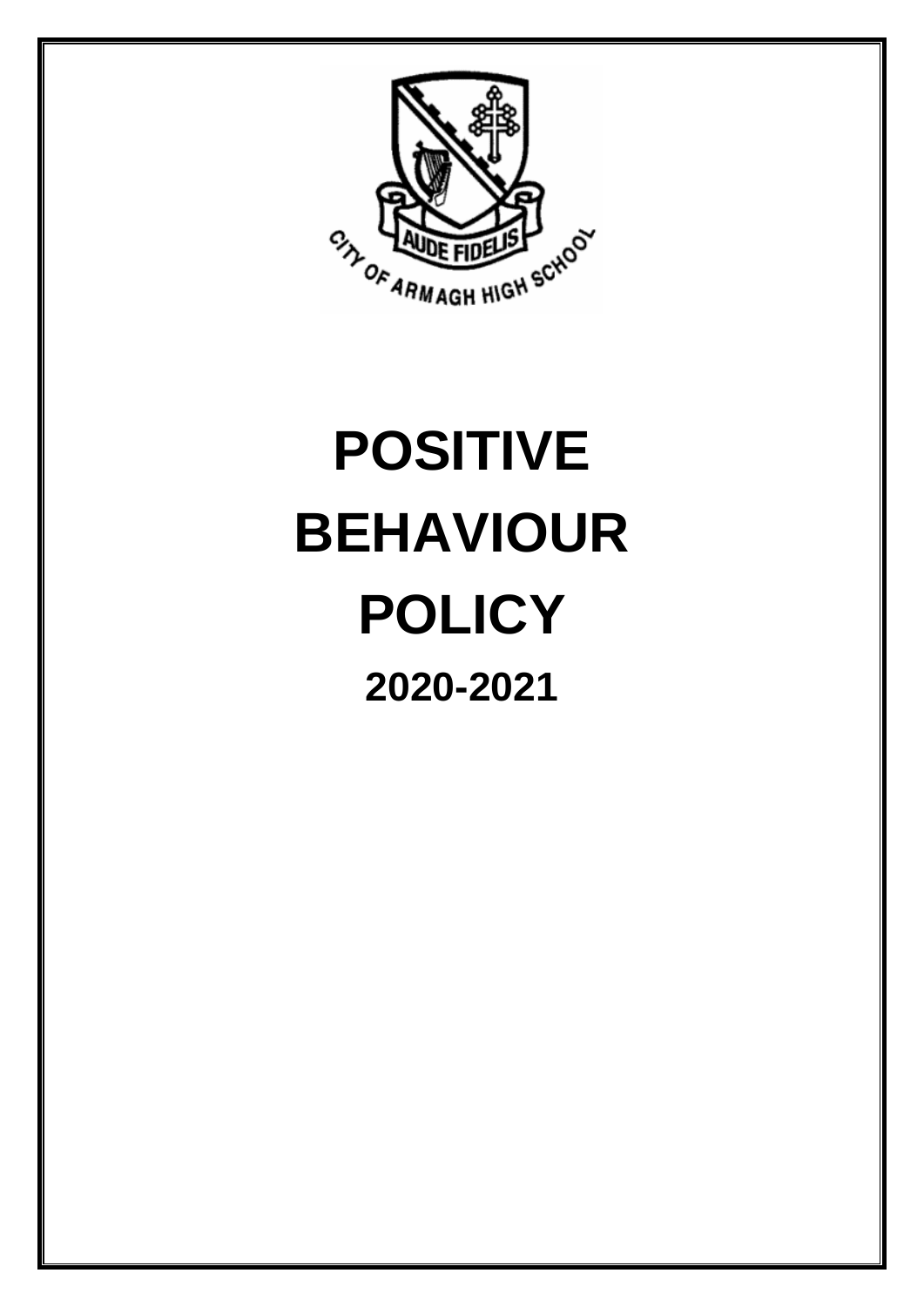## **CONTENTS**

|                                              | <b>PAGE</b>    |
|----------------------------------------------|----------------|
| <b>SCHOOL AIMS</b>                           | 3              |
| <b>RATIONALE</b>                             | $\overline{4}$ |
| RIGHTS, ROLES AND RESPONSIBILITIES OF        | 5              |
| THE TEACHER                                  |                |
| RIGHTS AND RESPONSIBILITIES OF THE           | 6              |
| <b>PUPIL</b>                                 |                |
| RIGHTS AND RESPONSIBILITIES OF THE           | 7              |
| <b>PARENT</b>                                |                |
| <b>CODE OF CONDUCT</b>                       | 8              |
| <b>SCHOOL RULES</b>                          | $9 - 11$       |
| <b>DRESS CODE - FEMALE PUPIL</b>             | 12             |
| DRESS CODE - MALE PUPIL                      | 13             |
| <b>PERSONAL DEVICES</b>                      | 14             |
| <b>REWARDS</b>                               | 15-16          |
| <b>SANCTIONS</b>                             | $17 - 19$      |
| <b>CODE OF PRACTICE: Managing Behaviour</b>  | 20             |
| <b>BEHAVIOUR INCIDENCES</b>                  | 21             |
| <b>BEHAVIOUR &amp; DISCIPLINE FLOW CHART</b> | 22             |
| OTHER FORMS OF SUPPORT                       | 23             |
| <b>REVIEW AND EVALUATION</b>                 | 24             |
| <b>LINKS WITH OTHER POLICIES</b>             | 25             |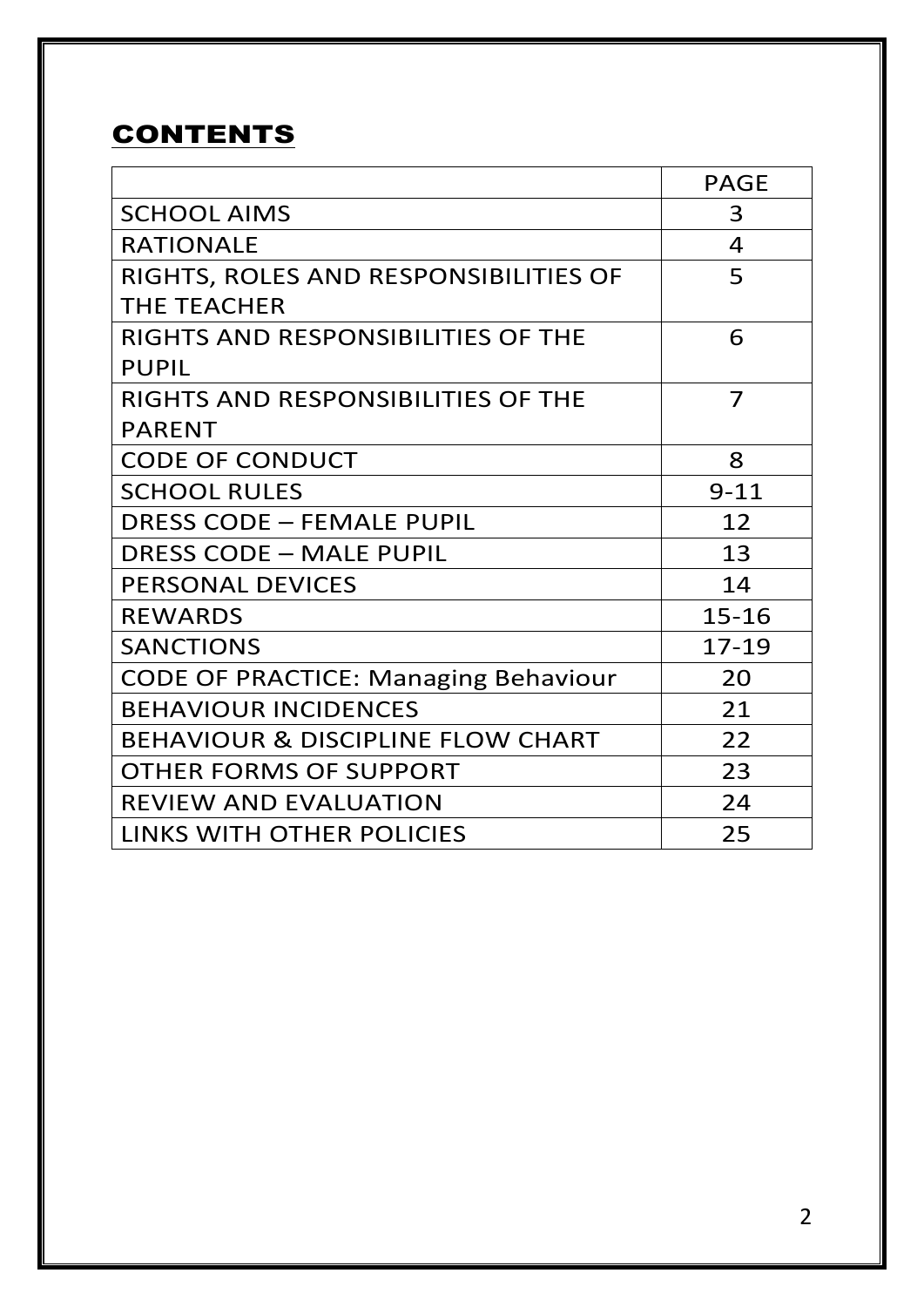## SCHOOL AIMS

- To provide a sense of community and belonging in a caring environment in which everyone is encouraged to contribute positively to the life of the school.
- To enable pupils, irrespective of their abilities or social background, to develop their interests and aptitudes enabling them to take responsibility for themselves and their activities**.**
- To encourage pupils to work to their full potential within an appropriate curriculum that encompasses their academic and vocational needs.
- To encourage the growth of moral, spiritual and cultural awareness, based on Christian values, so that pupils become responsible, tolerant citizens.
- To foster and maintain positive relationships with parents recognising the importance of high quality communication between the school, the home and the community.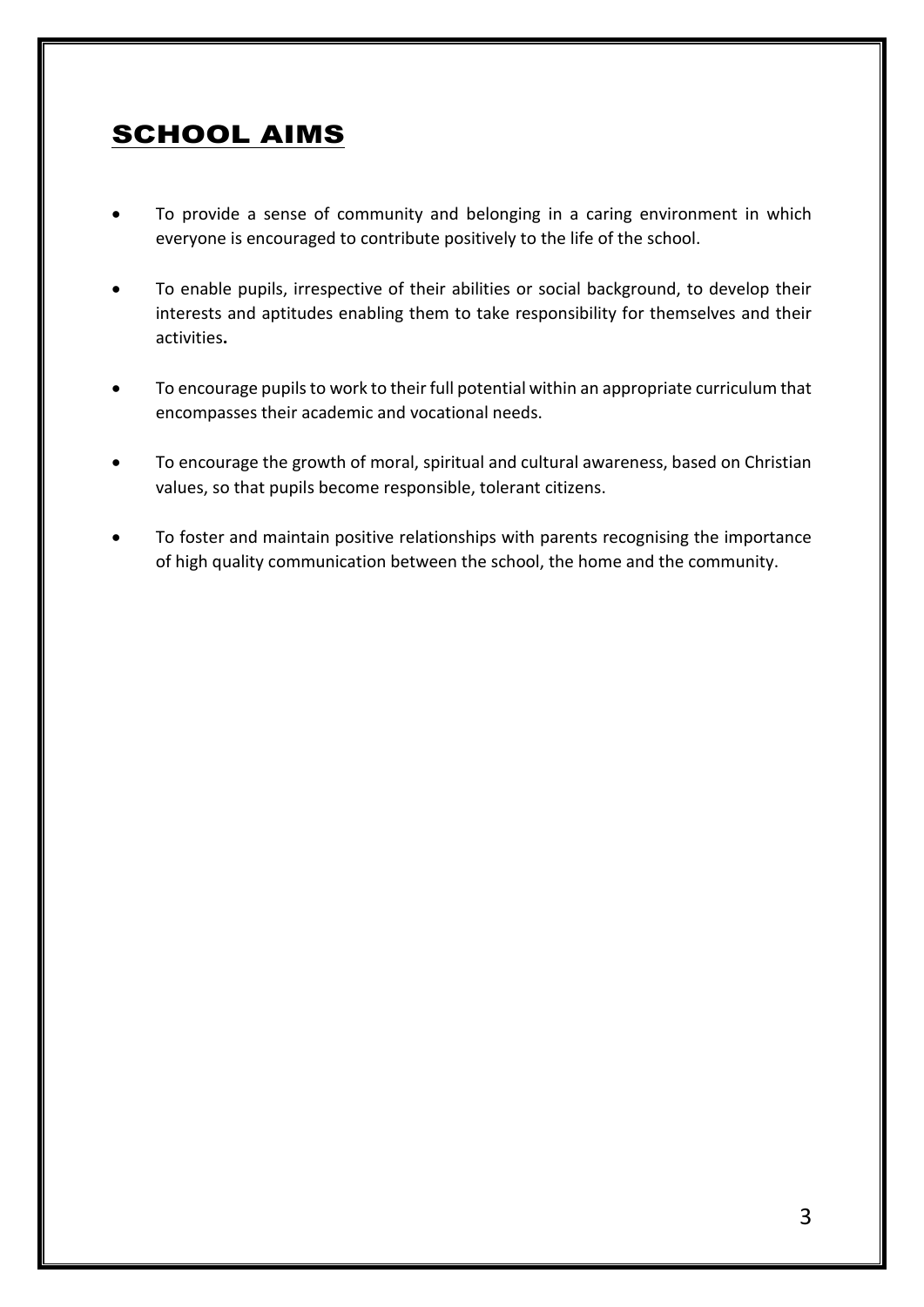## RATIONALE

The positive behaviour policy at City of Armagh High School provides an agreed course of action amongst teachers, pupils and parents, which promotes effective teaching and learning, the worth and value of each person and respects the rights of all members of the school community. We believe a healthy balance between sanction and rewards is fundamental and encourage everyone to implement the school rules fairly and consistently.

Our aims are:

- To develop a community of pupils, parents, teachers and support staff in which all involved share a sense of pride, belonging and loyalty
- To encourage pupils to make their own personal contribution towards enhancing the school as a community
- To assist each pupil in reaching personal fulfilment and happiness through contributing fully to the curricular and extra-curricular life of the school
- To develop in all pupils qualities of self-esteem, tolerance, perseverance, adaptability, self-discipline, self-reliance and a sense of moral responsibility
- To provide a regulated and orderly community in which effective learning can take place through the use of well-established and understood rules and procedures
- To provide a structure whereby individual pupils feel comfortable and confident in establishing personal relationships with teachers and tutors
- To assist, guide and encourage pupils to attain their full potential academically and thus gain useful and relevant qualifications
- To prepare pupils for the transition to continuing education and adult working life
- To encourage an interest in and development of extra-curricular interests and talents
- To develop and maintain close links with parents
- To assist in identification of pupils with Special Educational Needs
- To implement, monitor and review Pastoral related policies

While promoting the rights of each individual it is important that everyone recognises their responsibility in the promotion of a positive behaviour policy.

The agreed rights and responsibilities are summarised as follows: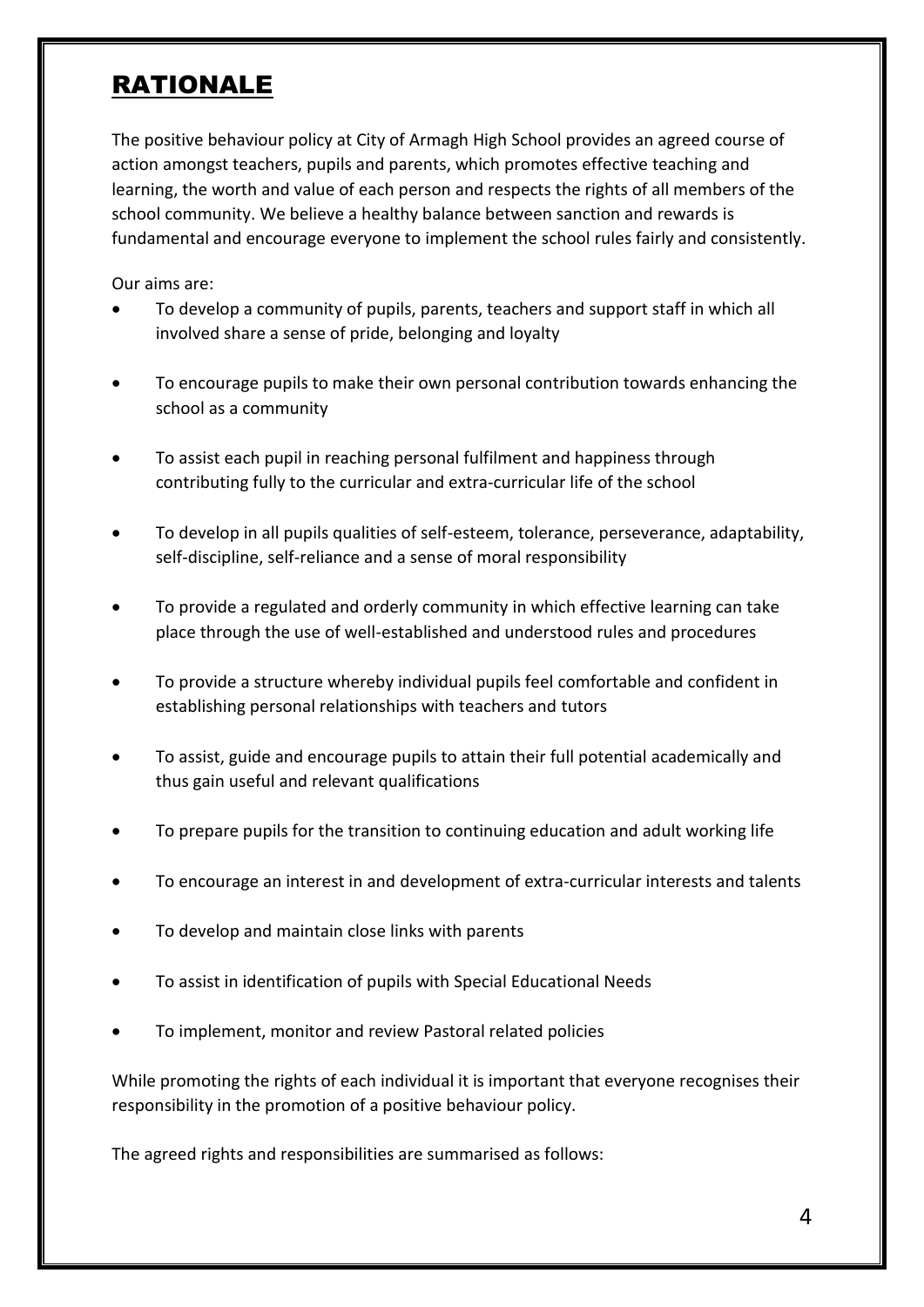## RIGHTS, ROLES & RESPONSIBILITIES OF THE TEACHER

#### **ROLES AND RESPONSIBILITIES**

To be classroom manager. To deliver the curriculum. To impart knowledge. To facilitate learning. To listen and value pupils contributions. To address individual needs. Continuous monitoring and evaluating. To prepare pupils for adult life. To promote and instil life-long learning. To be fair and consistent. To help pupils achieve full potential. To have pupils' welfare at heart. To plan and prepare lessons/be organised. Always act/behave in a professional way To promote the Christian ethos of the school. To treat others with respect.

To be a positive role model.

To promote a safe and caring environment.

To report on area of concern.

To accept shortcomings and seek to improve.

To provide support for colleagues.

To keep abreast of legislation.

To set standards of acceptable behaviour.

To model appropriate behaviour.

To manage behaviour in the classroom/school.

To attend lessons punctually.

To assess pupils for improvement.

To report to parents annually.

#### **RIGHTS OF THE TEACHER**

To be treated with respect.

To teach in a safe, healthy and secure environment.

Opportunities to develop professionally.

Equality.

Adequate resourcing.

To be informed and consulted on whole school issues.

To be supported by colleagues.

To be valued and acknowledged.

To be kept well informed regarding social background etc of pupils.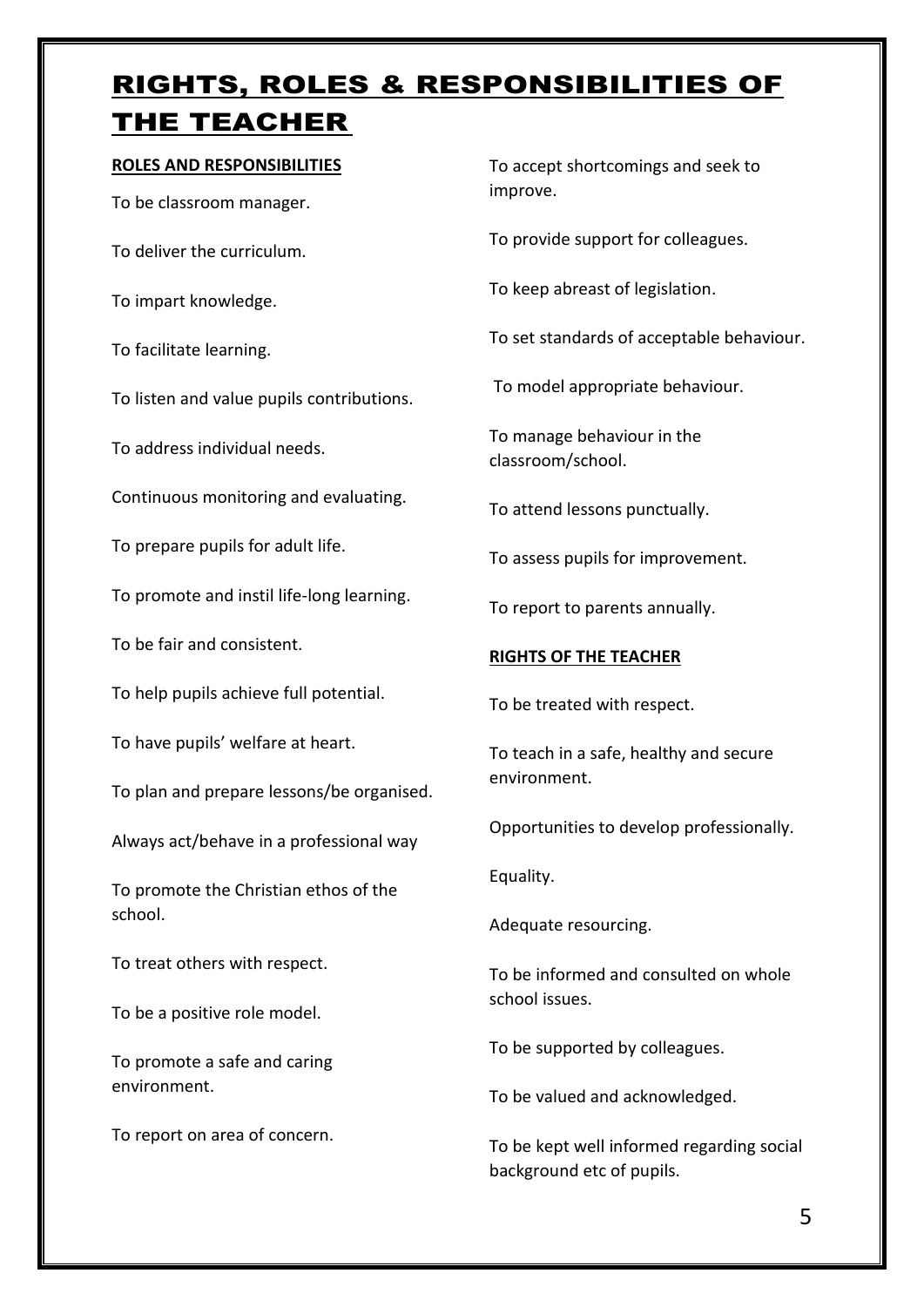## RIGHTS & RESPONSIBILITIES OF THE **PUPIL**

#### **RESPONSIBILITIES OF THE PUPIL**

To attend class and school punctually.

To come prepared for work—books, equipment.

To listen and co-operate.

To participate to the best of their ability.

To seek appropriate support as necessary.

To focus on work and care for resources/property.

To complete homework on time and to the best of their ability.

To follow the school code of conduct and to be aware of the consequences of their own actions.

To be polite and pleasant and treat others with respect.

To report harassment/bullying.

To refrain from abuse—physical, emotional or verbal.

#### **RIGHTS OF THE PUPIL**

To enjoy these rights pupils will respect the rights of others.

To be treated with respect.

To be taught in a safe, healthy and secure environment.

To be provided with a positive learning and social experience.

Opportunities to develop spiritually, morally, culturally, physically and academically.

To be free from verbal, emotional and physical abuse.

To be valued, listened to and acknowledged.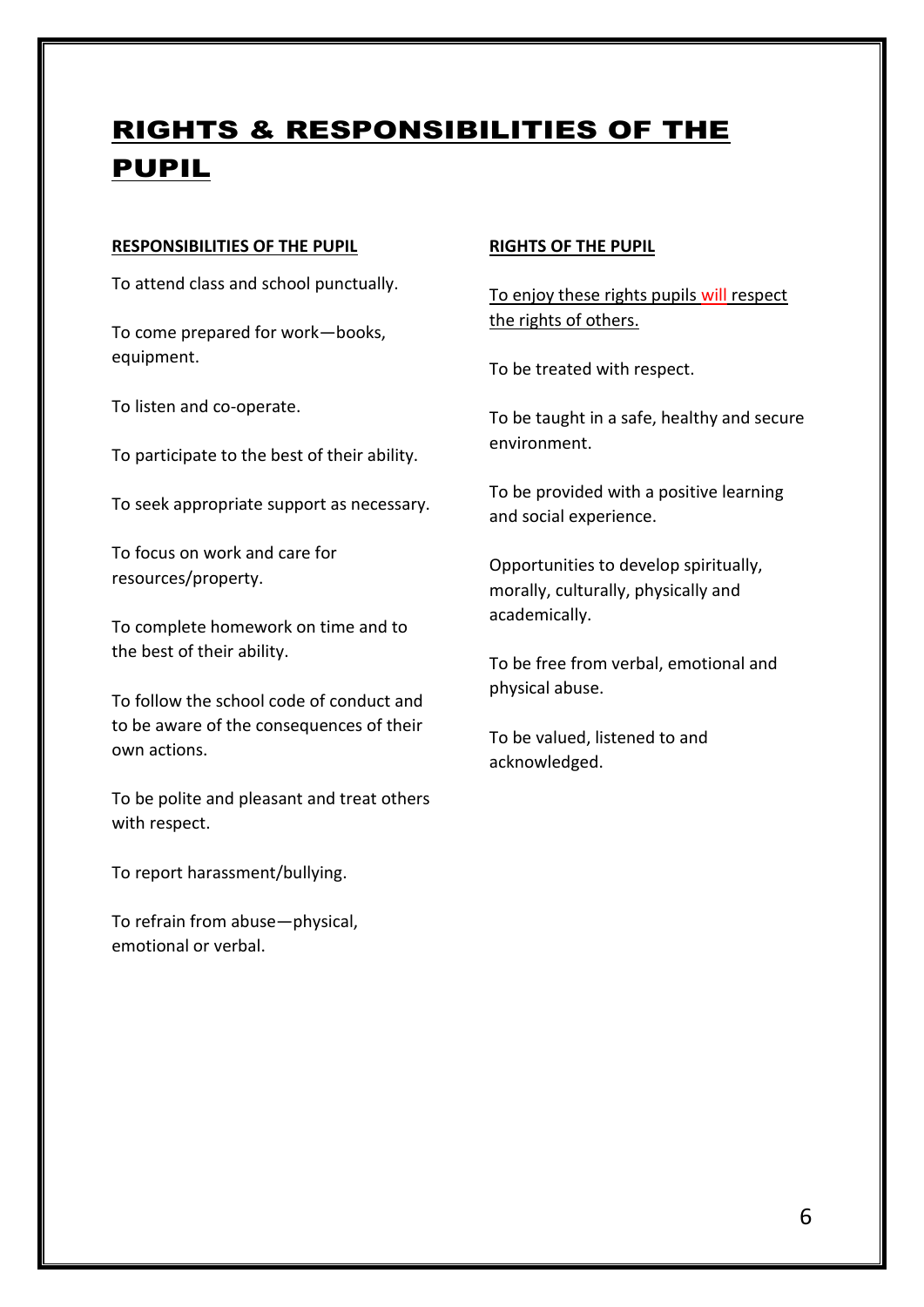## RIGHTS & RESPONSIBILITIES OF THE PARENTS

#### **RESPONSIBILITIES OF THE PARENTS**

Their child attends regularly and on time.

Their child obeys the school rules and shows respect for other pupils, school staff and property.

Their child wears the correct school uniform.

They provide the necessary equipment etc and oversee homework.

They make an appointment when they wish to meet a member of staff.

They tell the school promptly of any concern about their child.

They respond quickly to concerns raised by the school.

They attend at least one parent/teacher meeting each year.

They inform school promptly of changes in (a) address, (b) telephone/mobile numbers, (c) significant personal circumstances

To work in partnership with the school to meet the needs of their child/children.

#### **RIGHTS OF THE PARENTS**

- to enjoy these rights parents ensure that:

To receive a quality education for their child.

To have their child taught in a warm, welcoming and safe place.

To have their child treated fairly and with respect.

To seek support for their child if she has any problems.

To be responded to sensitively when raising any concerns.

To be told promptly about any concerns.

To be informed about anything which affects their child's education.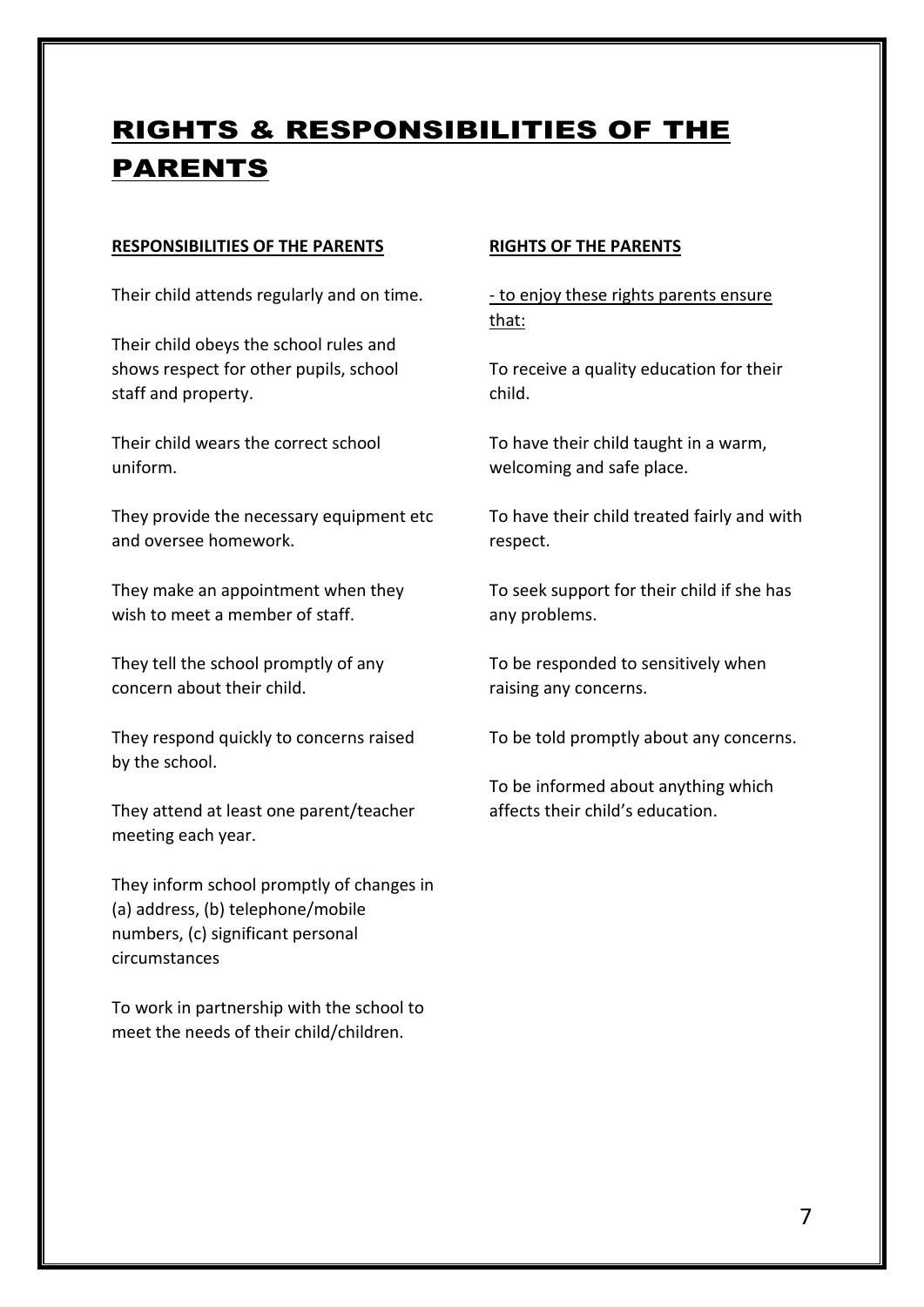

## $\frac{1}{2}$   $\frac{1}{2}$   $\frac{1}{2}$   $\frac{1}{2}$   $\frac{1}{2}$   $\frac{1}{2}$  City of Armagh High School CODE OF CONDUCT

 **Our entire system of positive behaviour is founded on three guiding principles;**

#### **EXCELLENCE, OPPORTUNITY AND CARE.**

#### **All pupils are expected to comply with the school's Code of Conduct**

|                                                       | for Self, Other and the Environment                                                                                                                                                                                                                                                                                                                                                                                                                                                                                                                                                                                               |
|-------------------------------------------------------|-----------------------------------------------------------------------------------------------------------------------------------------------------------------------------------------------------------------------------------------------------------------------------------------------------------------------------------------------------------------------------------------------------------------------------------------------------------------------------------------------------------------------------------------------------------------------------------------------------------------------------------|
| All pupils will                                       |                                                                                                                                                                                                                                                                                                                                                                                                                                                                                                                                                                                                                                   |
|                                                       | Be polite, helpful and considerate to all members of staff, other<br>pupils and visitors<br>Display good manners and respect the rights of others<br>Treat school equipment with respect and care<br>Act responsibly in corridors at all times keeping noise to a minimum                                                                                                                                                                                                                                                                                                                                                         |
|                                                       | for Good Behaviour and Good Manners                                                                                                                                                                                                                                                                                                                                                                                                                                                                                                                                                                                               |
| All pupils will                                       |                                                                                                                                                                                                                                                                                                                                                                                                                                                                                                                                                                                                                                   |
| ٠<br>$\bullet$<br>$\bullet$<br>$\bullet$<br>$\bullet$ | Be punctual for each class, Assembly and other events<br>Those who are late should apologise and offer an explanation<br>All classes will line up quietly and only enter when invited by the<br>teacher<br>Pupils should leave classrooms in an orderly manner after checking<br>their uniform is correct<br>Treat others as they would wish to be treated themselves. Fighting,<br>any form of bullying and the use of offensive language are<br>forbidden<br>Take every opportunity to show respect, consideration and good<br>manners in school, travelling to and from school, on buses, public<br>places and on school trips |
|                                                       | in our Efforts, our Uniform and our Community                                                                                                                                                                                                                                                                                                                                                                                                                                                                                                                                                                                     |
| All pupils will                                       |                                                                                                                                                                                                                                                                                                                                                                                                                                                                                                                                                                                                                                   |
| ٠<br>٠<br>٠                                           | Try their very best at all times, in school work, homework or<br>representing the school<br>Do their best to concentrate for the whole lesson, listen carefully to<br>and follow the teacher's instructions<br>Ensure they are prepared for every class<br>Wear full school uniform correctly as outlined in the school rules<br>Put litter into bins and help keep the school tidy<br>Strive for excellence in all aspects of school life                                                                                                                                                                                        |

Refer to the School's Positive Behaviour Policy for a full set of the school rules and for further information, available on line or from school as requested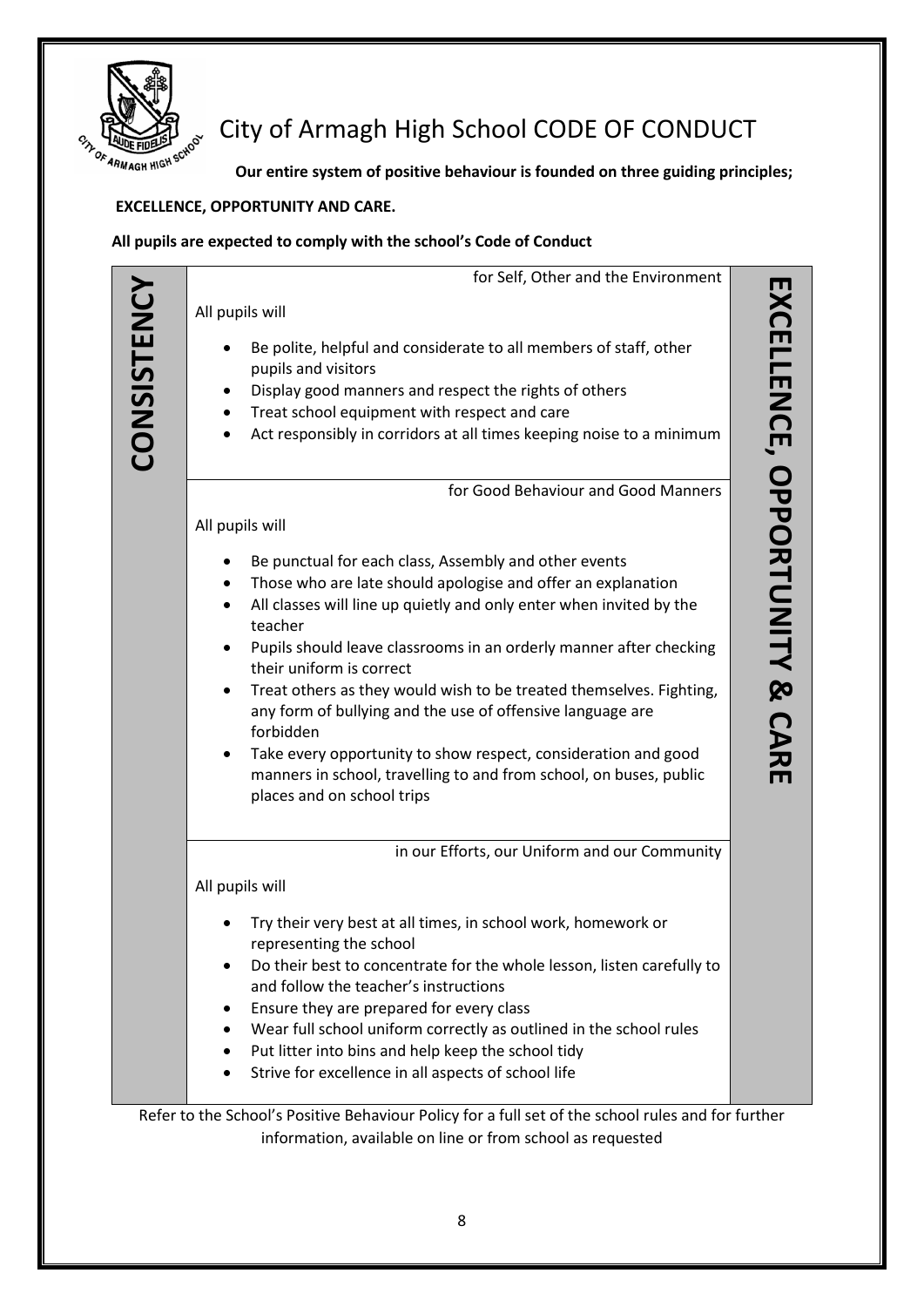## **SCHOOL RULES**

|                | <b>SCHOOL RULES - General</b>                                                                                                                                                                                                                                                                                               |
|----------------|-----------------------------------------------------------------------------------------------------------------------------------------------------------------------------------------------------------------------------------------------------------------------------------------------------------------------------|
| <b>RESPECT</b> | Pupils will always have the basic equipment required for their personal use<br>$\bullet$<br>in school                                                                                                                                                                                                                       |
|                | Bad manners or bad taste in language, dress or demeanour as determined<br>$\bullet$<br>by the school will not be tolerated.                                                                                                                                                                                                 |
|                | Pupils should treat others with respect in how they speak and act towards<br>$\bullet$<br>them, never using bad language or acting in bad taste.                                                                                                                                                                            |
|                | Pupils will do their part to keep our school and its grounds clean and tidy,<br>e.g. putting litter in bins, clearing any mess they have made and<br>encouraging others to do the same                                                                                                                                      |
|                | Jewellery should be minimal and discreet. Girls are permitted one plain<br>$\bullet$<br>stud in each ear lobe.                                                                                                                                                                                                              |
|                | Pupils will not leave the school grounds at any time during the school day<br>$\bullet$<br>before 3.15 pm except with written permission of parents and by<br>arrangement with the Principal/Vice-principal. (Pupils who walk out of<br>school without the knowledge/consent of school staff may face serious<br>sanctions) |
|                | Pupils will show due respect for their own property, the property of the<br>$\bullet$<br>school and that of other people.                                                                                                                                                                                                   |
|                | Pupils who lose, sell or misuse their free dinner card may lose their free<br>٠<br>meals. Theft of dinner cards is a serious offence.                                                                                                                                                                                       |
|                | The dining hall is available for purchased and packed lunches. All food<br>٠<br>should be consumed in the dining hall.                                                                                                                                                                                                      |
|                | Misbehaviour on the buses could result in the withdrawal of a pupil's bus<br>$\bullet$<br>pass.                                                                                                                                                                                                                             |
|                | Where pupils bring excessive money, electronic music devices (e.g. i-<br>$\bullet$<br>Pods/MP3 players), mobile phones, electronic games, hoodies/jumpers<br>etc. into school they do so at their own risk. School/Staff cannot be held<br>responsible for any damage or losses incurred.                                   |
|                | Pupils will not use any form of technology to capture images and/or sound<br>whilst in school. The only exception to this rule is when a teacher has given<br>permission for use to enable a student to complete an activity with a clear<br>educational goal.                                                              |
|                | Use or possession of any illegal substance is strictly prohibited. It will be an<br>$\bullet$<br>offence to fail to report or be in the company of anyone holding or using<br>these materials.                                                                                                                              |
|                | Pupils will not sell any item in school.<br>$\bullet$<br>Dangerous devices, e.g. laser pens, knives, etc. will not be brought to                                                                                                                                                                                            |
|                | school<br>and pupils will not act in any manner which endangers the health and<br>safety                                                                                                                                                                                                                                    |
|                | of themselves or others.                                                                                                                                                                                                                                                                                                    |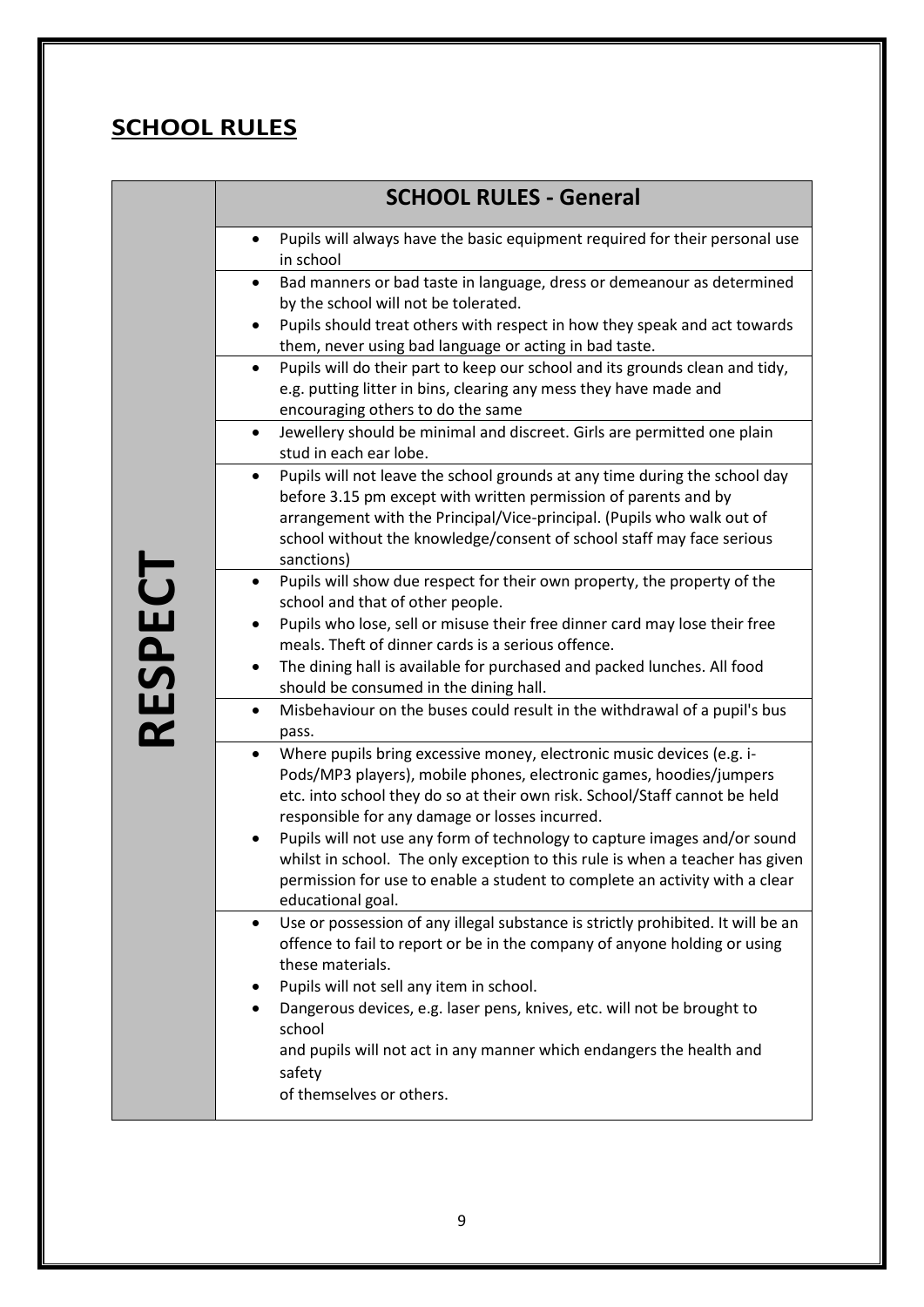|                | <b>SCHOOL RULES - General</b>                                                                                                                                                                                                                                                                                                                          |
|----------------|--------------------------------------------------------------------------------------------------------------------------------------------------------------------------------------------------------------------------------------------------------------------------------------------------------------------------------------------------------|
|                | Damage to school property should be reported immediately to a teacher or<br>$\bullet$<br>the school office. Payment may be demanded from the person(s)<br>responsible for the damage.                                                                                                                                                                  |
|                | Only still water/still fruit juice may be consumed in class<br>$\bullet$<br>Chewing gum is not permitted in school                                                                                                                                                                                                                                     |
|                | Pupils will walk at all times in single file on the right hand side of corridors<br>$\bullet$                                                                                                                                                                                                                                                          |
| RESPONSIBILITY | Medical and dental appointments should be arranged, where possible,<br>$\bullet$<br>outside school hours and significant absence due to family holidays should<br>be avoided. Pupils wishing to leave school must bring a note signed by a<br>parent/guardian requesting permission to leave. The reason for leaving<br>school must be clearly stated. |
|                | Only pupils with permission should leave school grounds at break or at<br>$\bullet$<br>lunch.<br>Pupils should obtain a lunch pass from Mrs Mulholland<br>٠                                                                                                                                                                                            |
|                | Pupils leaving the classroom for any reason will have their homework diary<br>$\bullet$<br>signed by their class teacher                                                                                                                                                                                                                               |
|                | Mobile phones will be switched off and not visible during school hours. If<br>$\bullet$<br>seen phones will be confiscated and sanctions imposed (see personal<br>devices section)                                                                                                                                                                     |
|                | Pupils who become ill in school should inform their class teacher first,<br>$\bullet$<br>before reporting to Mrs Reid and must not leave the premises without the<br>school's permission.                                                                                                                                                              |
|                | All pupils (Years 8-12) will take part in P.E./Games. Pupils who cannot take<br>$\bullet$<br>part must bring a note from a parent/guardian giving a reason.                                                                                                                                                                                            |
|                | Pupils will leave school bags in the cloakroom areas before joining the<br>lunch queue                                                                                                                                                                                                                                                                 |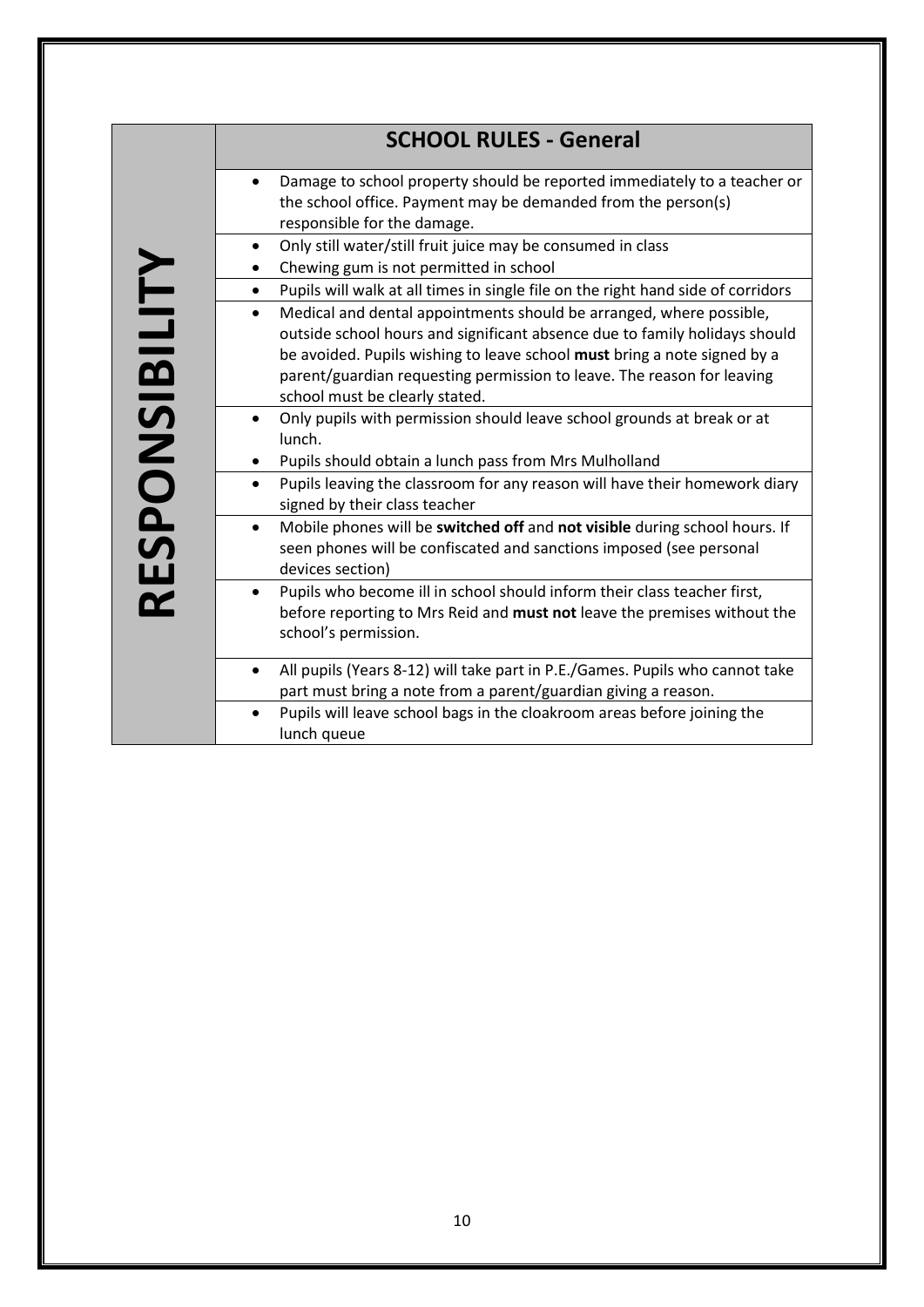|             | <b>SCHOOL RULES - General</b>                                                                                                                                             |  |  |
|-------------|---------------------------------------------------------------------------------------------------------------------------------------------------------------------------|--|--|
|             |                                                                                                                                                                           |  |  |
|             | School uniform is compulsory and will be worn correctly on all school<br>$\bullet$                                                                                        |  |  |
|             | occasions                                                                                                                                                                 |  |  |
|             | Shirts/blouses will be tucked in, top buttons closed and ties properly done<br>٠                                                                                          |  |  |
|             | up and to a length of five stripes or a clip on tie should be worn                                                                                                        |  |  |
|             | For girls only – the length of your skirt will be to an acceptable standard to<br>$\bullet$                                                                               |  |  |
|             | the school. A skirt that does not allow you to sit in class without                                                                                                       |  |  |
|             | embarrassment to yourself or the teacher is not acceptable.                                                                                                               |  |  |
|             | Hoodies are not part of school uniform<br>٠                                                                                                                               |  |  |
|             | Pupils will comply with the school's homework policy.<br>$\bullet$                                                                                                        |  |  |
|             | Pupils will be punctual on all occasions, both at 8.45am for registration and<br>$\bullet$                                                                                |  |  |
|             | for each class throughout the day. In the unlikely event that a pupil arrives                                                                                             |  |  |
|             | after 9.10am he/she should report to reception.<br>All pupils, without exception, will report to their Form Teacher at 8.45 a.m.<br>$\bullet$                             |  |  |
|             | in their registration room so that they may be marked present, and will                                                                                                   |  |  |
|             | remain in school until 3.15 p.m.                                                                                                                                          |  |  |
|             | Only pupils involved in extra-curricular activities should remain in school<br>$\bullet$                                                                                  |  |  |
|             | grounds after 3.30pm.                                                                                                                                                     |  |  |
| EXCELLENECE | Pupils who have been absent from school for one or more days will present<br>$\bullet$                                                                                    |  |  |
|             | a note to his/her Form Teacher on the first morning back. This note should                                                                                                |  |  |
|             | be dated, state the number of days absent, give an explanation for the                                                                                                    |  |  |
|             | absence and be signed by a parent/guardian.                                                                                                                               |  |  |
|             | For Health and Safety reasons, pupils will avoid all areas designated 'Out of<br>$\bullet$<br>Bounds'                                                                     |  |  |
|             | Cloakroom and toilet areas are available to pupils before registration, at                                                                                                |  |  |
|             | break and lunch, and at the end of the school day.                                                                                                                        |  |  |
|             | Pupils should not wear visible makeup. Nail varnish should also be discreet.<br>$\bullet$                                                                                 |  |  |
|             | Hair should be neat and tidy, any colouring should be subtle.                                                                                                             |  |  |
|             |                                                                                                                                                                           |  |  |
|             |                                                                                                                                                                           |  |  |
|             | All pupils are expected to act respectfully and responsibly at all times, and give their very best<br>efforts in everything they do.                                      |  |  |
|             |                                                                                                                                                                           |  |  |
|             |                                                                                                                                                                           |  |  |
|             |                                                                                                                                                                           |  |  |
| ٠           | As a school community we are committed to preparing our pupils for life and work.<br>These rules are set out not to hinder our pupils, but to enhance their understanding |  |  |
|             |                                                                                                                                                                           |  |  |
|             | of how to make a positive contribution as a member of a community, team,                                                                                                  |  |  |
|             | workforce or family.                                                                                                                                                      |  |  |
| ٠           | No list of rules can cover every contingency. Specific regulations/instructions are                                                                                       |  |  |
|             | published or otherwise communicated from time to time.                                                                                                                    |  |  |
| ٠           | School rules apply anytime pupils are in school uniform or are representing the<br>school.                                                                                |  |  |

#### **All pupils are expected to act respectfully and responsibly at all times, and give their very best efforts in everything they do.**

- As a school community we are committed to preparing our pupils for life and work. These rules are set out not to hinder our pupils, but to enhance their understanding of how to make a positive contribution as a member of a community, team, workforce or family.
- No list of rules can cover every contingency. Specific regulations/instructions are published or otherwise communicated from time to time.
- School rules apply anytime pupils are in school uniform or are representing the school.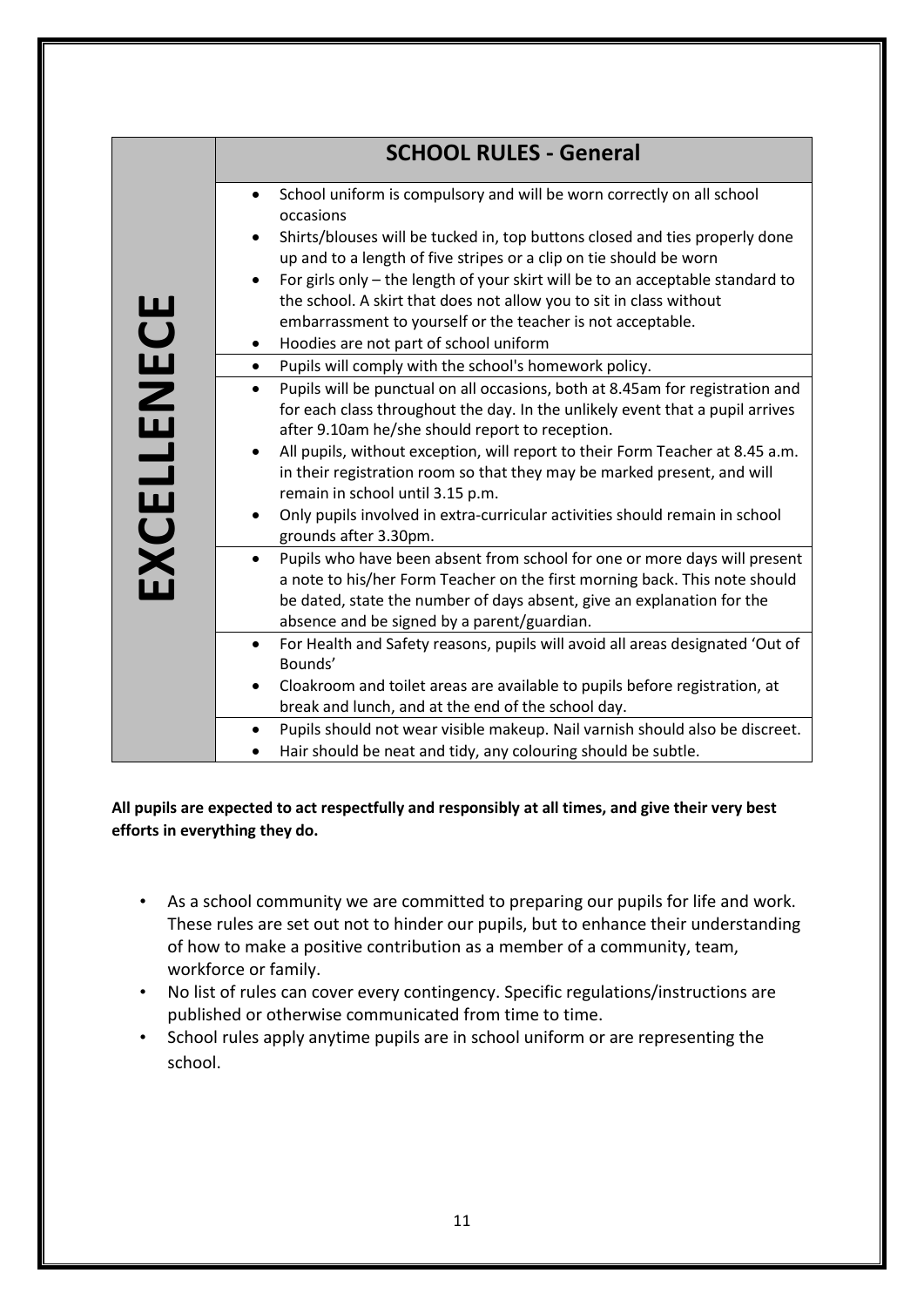## DRESS CODE– FEMALE PUPIL

*'We want our students to wear their school uniform with pride and to project a positive image of themselves and of our school to members of the wider community'*

### **Uniform**

Complete school uniform must be worn to school each day. A skirt that does not allow you to sit in class without embarrassment to yourself or to the teacher is not acceptable.

#### **Jewellery**

Jewellery should be minimal and discreet. Girls are permitted one plain stud in each ear lobe. Health & Safety considerations dictate that **no other visible piercing is permitted to be worn at any time**.

#### **Hairstyle**

Hairstyles should be neat and tidy, any colouring should be subtle.

#### **Make Up**

Pupils should not wear visible make–up. Nail varnish should also be discreet.

#### **Shoes**

School shoes must be **BLACK** in colour. **No** canvas or trainer type shoes are permitted.

#### **PE Uniform**

As directed by the PE department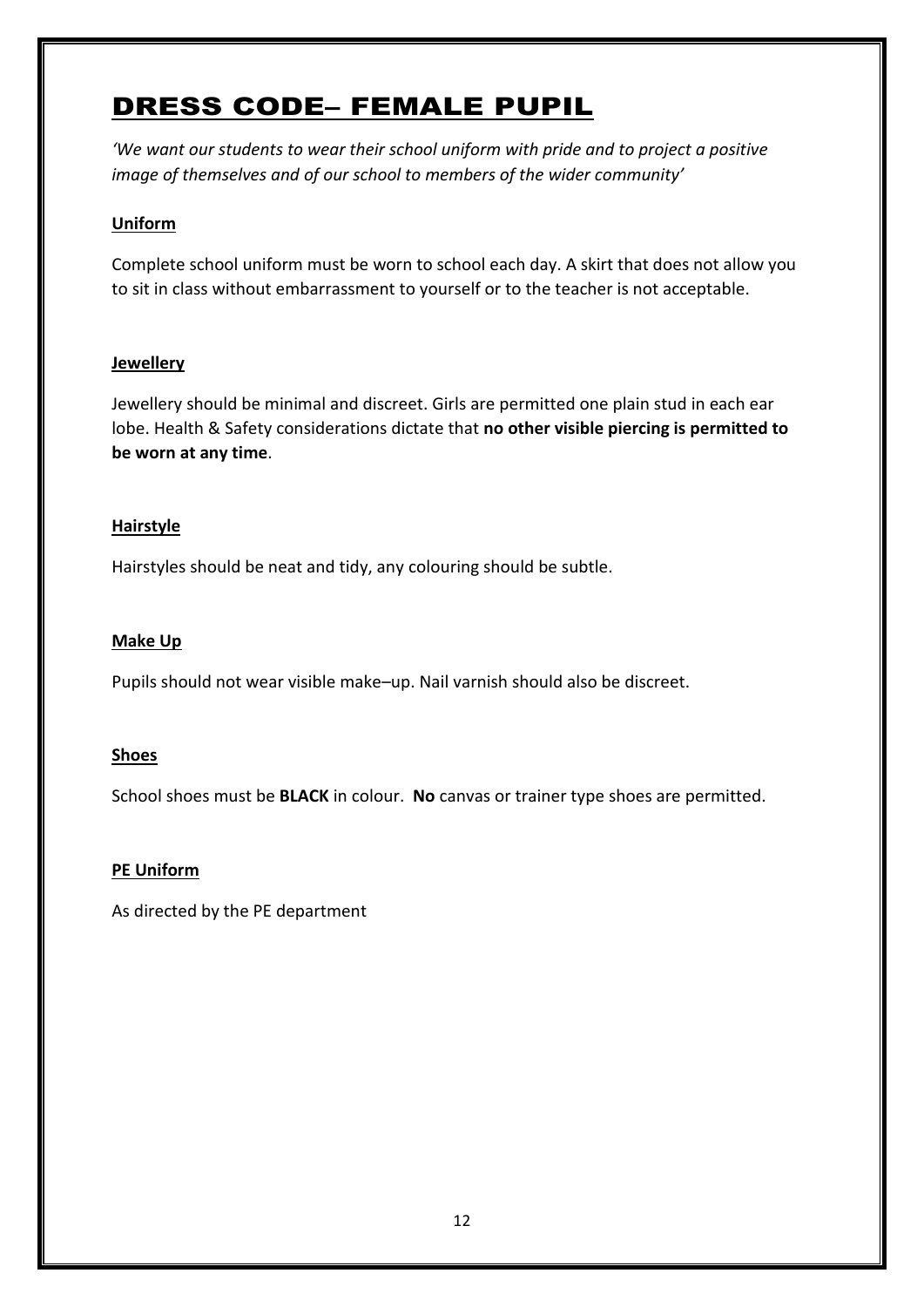## DRESS CODE– MALE PUPIL

*'We want our students to wear their school uniform with pride and to project a positive image of themselves and of our school to members of the wider community'*

#### **Uniform**

Complete school uniform must be worn to school each day.

#### **Hairstyle**

Hairstyles should be neat and tidy, any colouring should be subtle.

#### **Shoes**

School shoes must be **BLACK** in colour. **No** canvas or trainer type shoes are permitted.

#### **PE Uniform**

As directed by the PE department.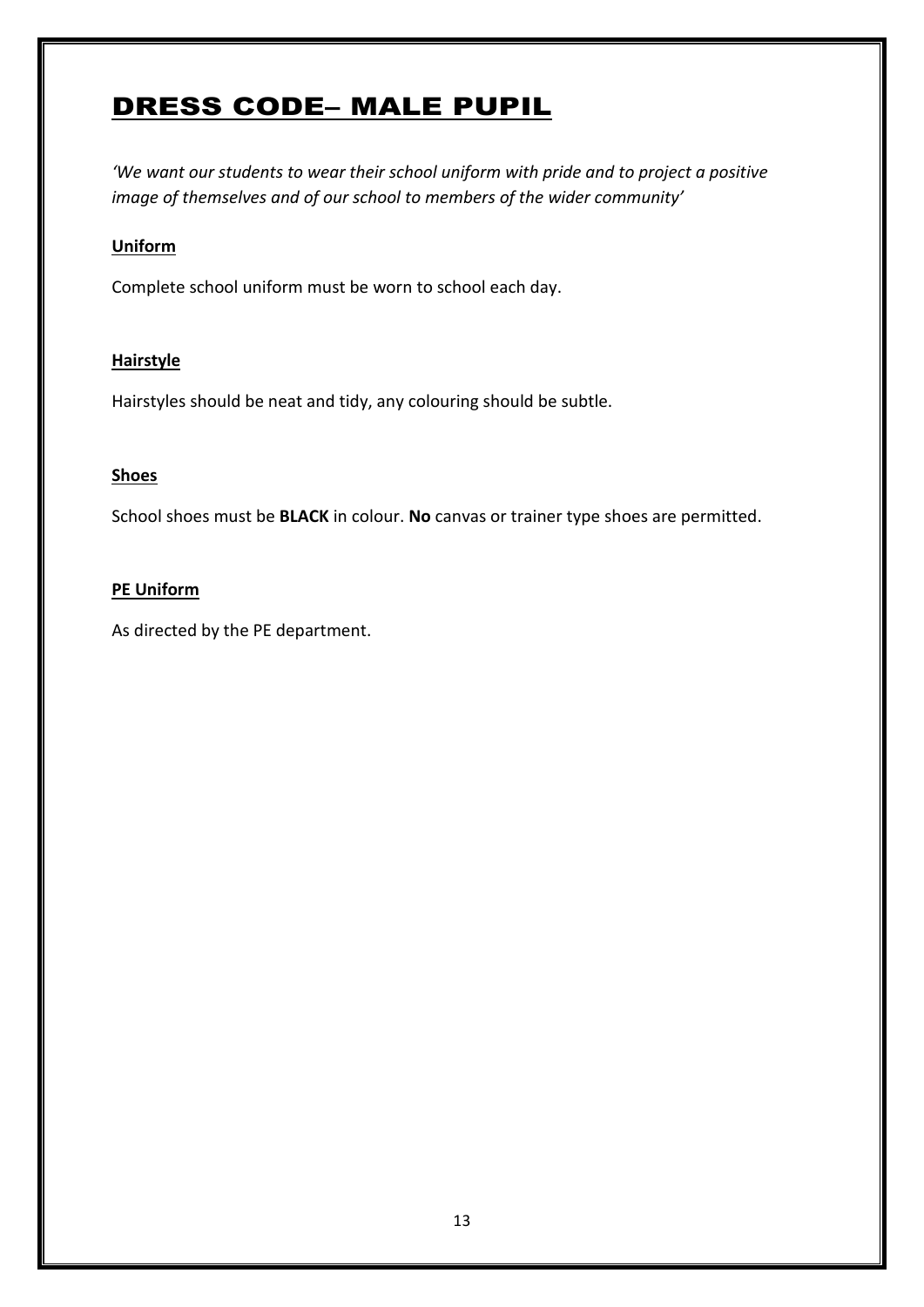## PERSONAL DEVICES

### **Mobile Phones / MP3 Players / IPODS / Electronic Devices**

For reasons relating to Child Protection and Health & Safety the above named devices may be brought to school provided they are **turned off** and **kept out of sight** at all times when students are on school premises.

They will be confiscated immediately if they are seen by any member of staff and given to the relevant Head of Year.

A pupil whose phone has been confiscated may report to the office at the end of the school day to reclaim their phone. Their phone will then have to be handed in to their Head of Year every morning for 2 weeks or left at home.

In an emergency or "special circumstances" an arrangement to use a mobile phone may be made in consultation with the school Principal.

Repeated infringement may result in more severe sanctions.

The only exception to this rule is when a teacher has given permission for use to enable a student to complete an activity with a clear educational goal and a class permission pass is shown.

Smart Watches must be used as timepieces **ONLY**. Kindle type devices must be used as 'reading 'devices **ONLY**.

The use of personal devices falls under City of Armagh High School's Acceptable Use Policy/Agreement and E-Safety Policy.

The school is no way responsible for:

Personal devices that are broken, lost or stolen while at school or during educational activities.

Parents/Guardians are asked to refrain from contacting their sons/daughters directly by mobile but rather to use the school phone (02837522278) to have a message conveyed to their son/daughter by the school secretary.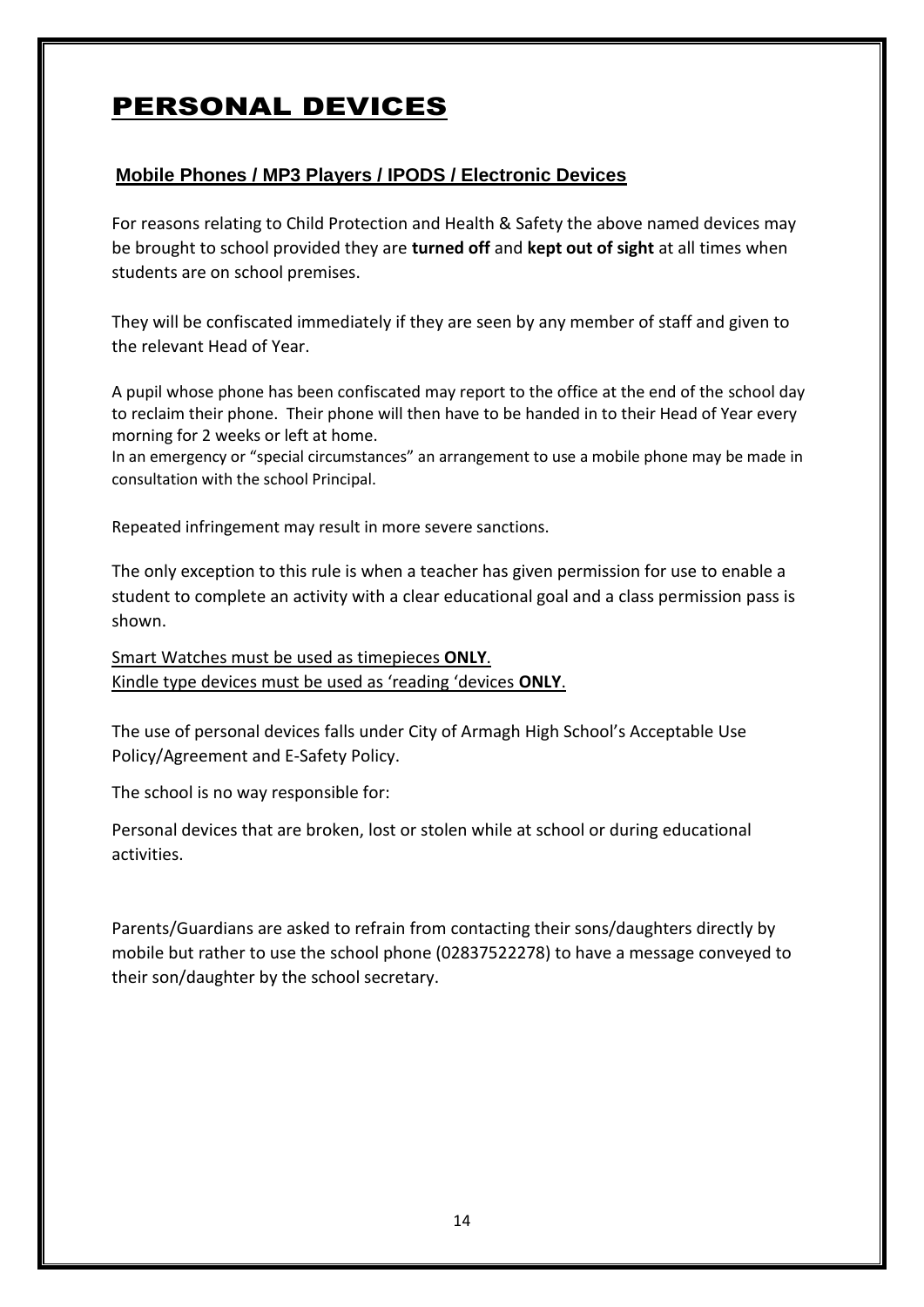## REWARDS

All pupils are encouraged to respond positively to the high standards of behaviour and attitude to work which we in school set ourselves. When such standards are attained and often surpassed, we believe it to be important to recognise such excellence as a means of promoting positive behaviour in all aspects of school life, whether this be a verbal or written comment of praise for work well done in class or at home, or a medal for participation in a sporting event or a prize or a certificate at the school's annual Prize Distribution.

These and other accolades form part of the school's policy to recognise and reward achievement.

At City of Armagh High School we believe that good behaviour and discipline are essential if effective teaching and learning are to take place. Students learn best when they are motivated and this is promoted within school by an effective rewards system that engages students and encourages them to do their best.

#### **Aim**

To reward students in a variety of ways so that they are motivated to succeed and do their best

#### **Objectives**

- To create an environment which encourages and reinforces good behaviour.
- To promote self-esteem, self-discipline and positive relationships.
- To ensure that the school's expectations and strategies are widely known and understood.
- To encourage the involvement of both home and school in the implementation of this policy.
- To ensure pupils are fully aware of the criteria they must fulfil to succeed.

#### **Rewards may take many forms including:**

- Non-verbal rewards smiles, thumbs up etc;
- Praise;
- Displaying good work;
- Merits;
- Positive comments in homework diaries and on work;
- Phone calls and texts to parents/guardians;
- Assemblies:
- Attendance Awards:
- Behaviour Awards.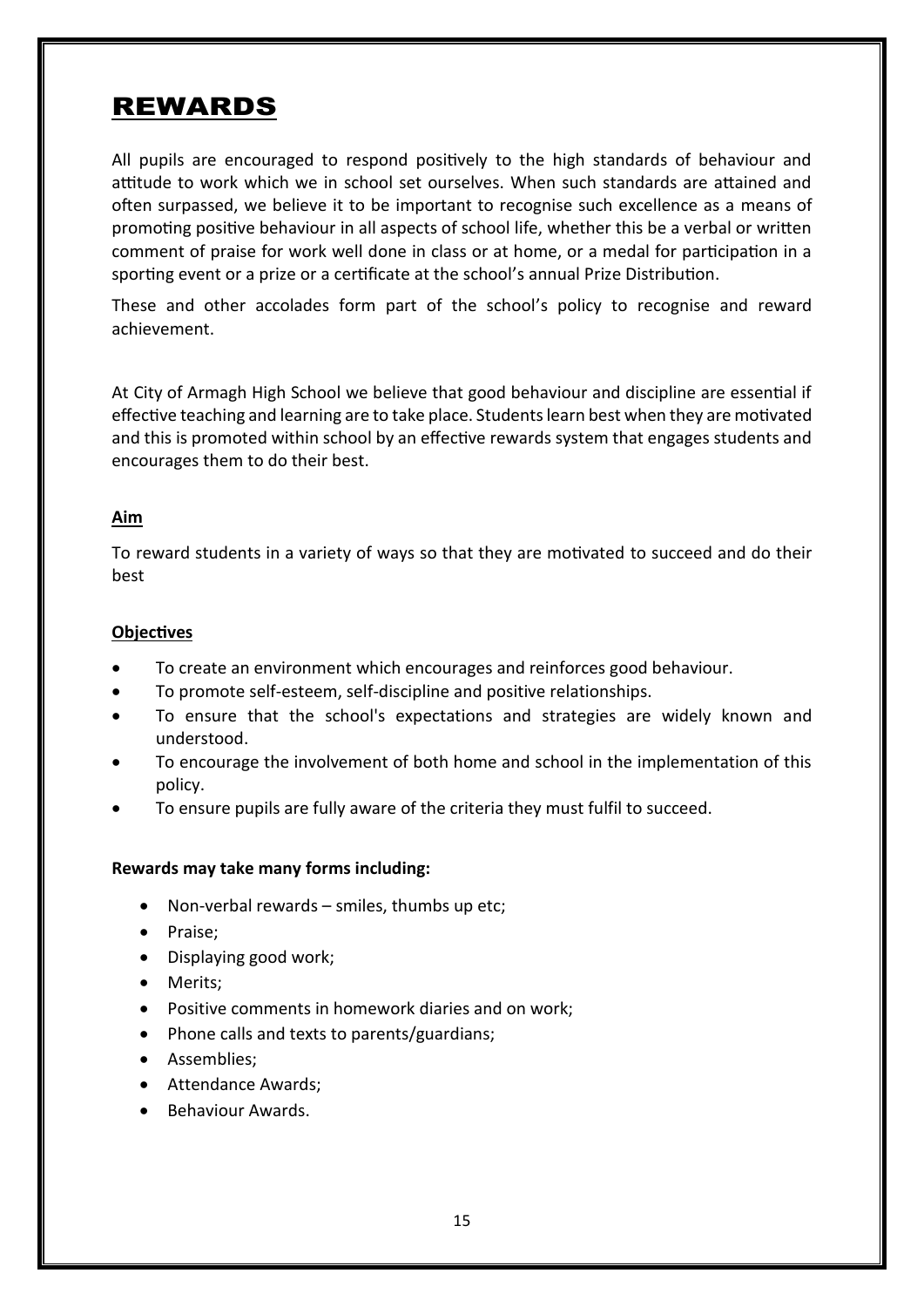#### **House System**

The school's "House system" has procedures for rewarding achievement and sporting activities.

#### **Merits**

This reward system is available to every pupil throughout the school. Any member of staff can award merits for any aspect of improved work, behaviour and effort. These are recorded in SIMS. The merits can then be used in exchange for small items or be saved and used for price reductions on for example; school discos, school trips to the cinema and Balmoral Show.

#### **Attendance awards**

Attendance certificates will be awarded on a half termly basis under the following criteria:

- 100% attendance Gold certificate, 20 merits and reward
- 98% attendance Silver certificate and 10 merits
- 95% attendance Bronze certificate and 5 merits

#### **Good Conduct Award**

Pupils who consistently uphold the school rules and values will be awarded on a half termly basis under the following criteria:

- No behaviour points Gold certificate, 20 merits and reward
- 1 behaviour point Silver certificate and 10 merits
- 2 behaviour points Bronze certificate and 5 merits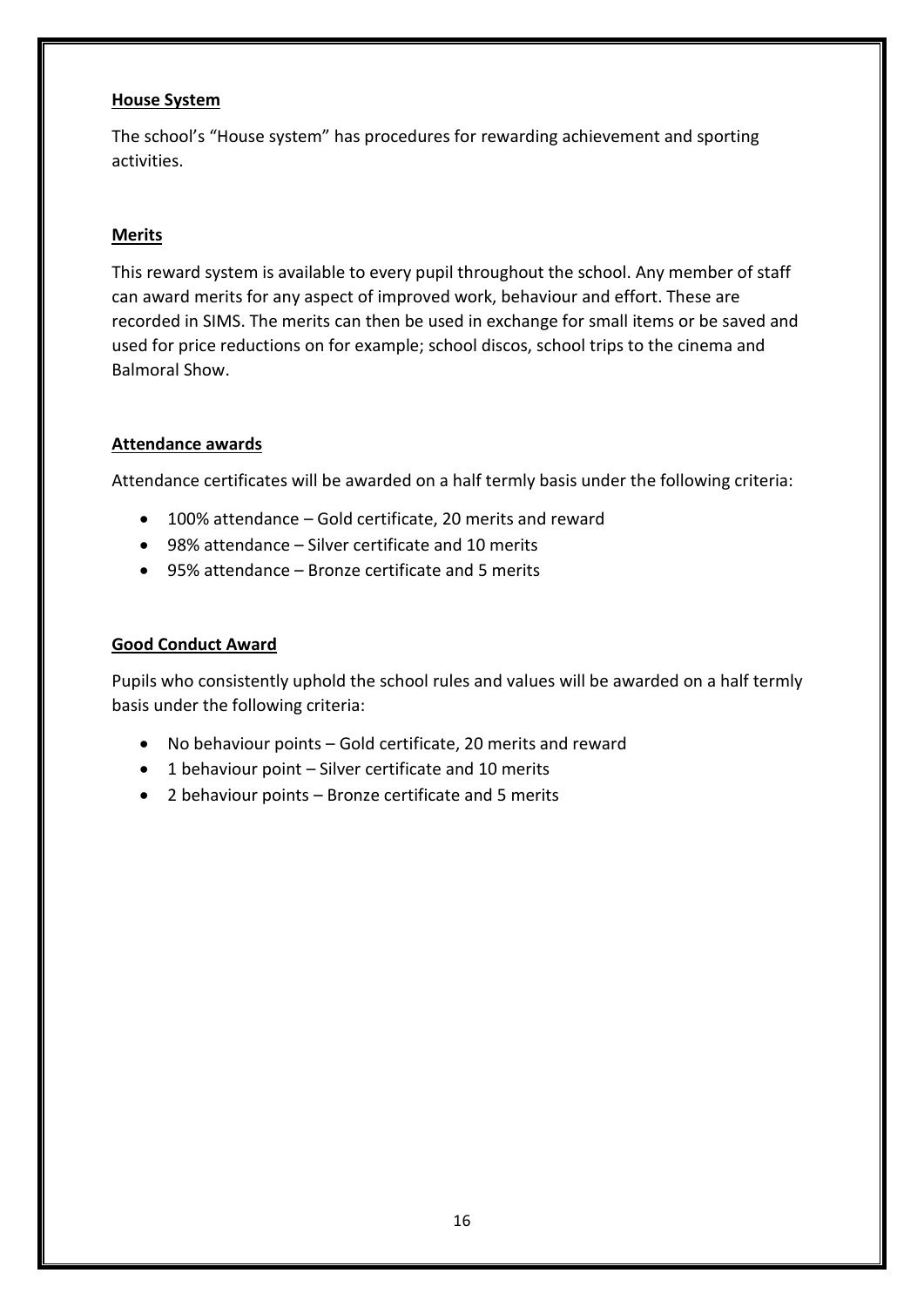## SANCTIONS

Whilst the emphasis of the school's Pastoral Care Policy is on the promotion of good behaviour and the enhancement of self-discipline and acceptance of responsibility for our own actions, some simple procedures are required for those pupils for whom preventative measures have not been successful.

- The pupil is reprimanded orally by the teacher
- The teacher will issue appropriate punishment when the offence is serious or persistent
- The teacher may use department detention at lunchtime or after school
- The pupil is referred to his/her Form teacher who will discuss any behaviour issues with the pupil. A Form teacher may place a pupil on stage 1 daily report and contact parents.
- If behaviour does not improve then a pupil may be referred to their Head of Year. This will involve either further sanctions, stage 2 daily report or after school detention.
- For serious or persistent offences, the Year Head may write home to parents or arrange for a meeting with parents in school
- If the Year Head is not satisfied with the response from the pupil, he/she will be referred to the Vice Principal or Principal and a further meeting may be arranged with the parent
- A pupil may be given supervised support from normal classes for a period of time in line with school policy. Parents will be informed.
- Where suspension and/or expulsion is deemed necessary, the school will follow the procedures set out in the SELB scheme and Department of Education circulars
- Serious breaches of school rules may result in the pupil being referred directly to the Vice Principal or Principal.

#### **Detention**

Should a pupil be placed in after school detention by a class teacher or Year Head the reason and length will be noted in their homework diary at least 24 hours in advance. It is the child's responsibility to inform the parent/guardian, who is expected to discuss this matter with their child and sign the diary. Failure to do so will not affect the child's obligation to do the detention on the specified day. If a pupil is absent on the day of their detention they will be required to complete the detention on the day they return to school.

#### **Work in school detention**

- The punishment is the time after school. **It will be the pupil's responsibility** to bring some useful work with them to do (e.g. Homework, revision, study, controlled assessment)
- The teacher who requests the detention may put work in a box in the office at any time before the detention, **which will take precedence** over any work the pupil may bring themselves
- If a pupil does not bring work, they will be expected to complete some standard work which will be provided in the detention room e.g. Behaviour log, code of conduct etc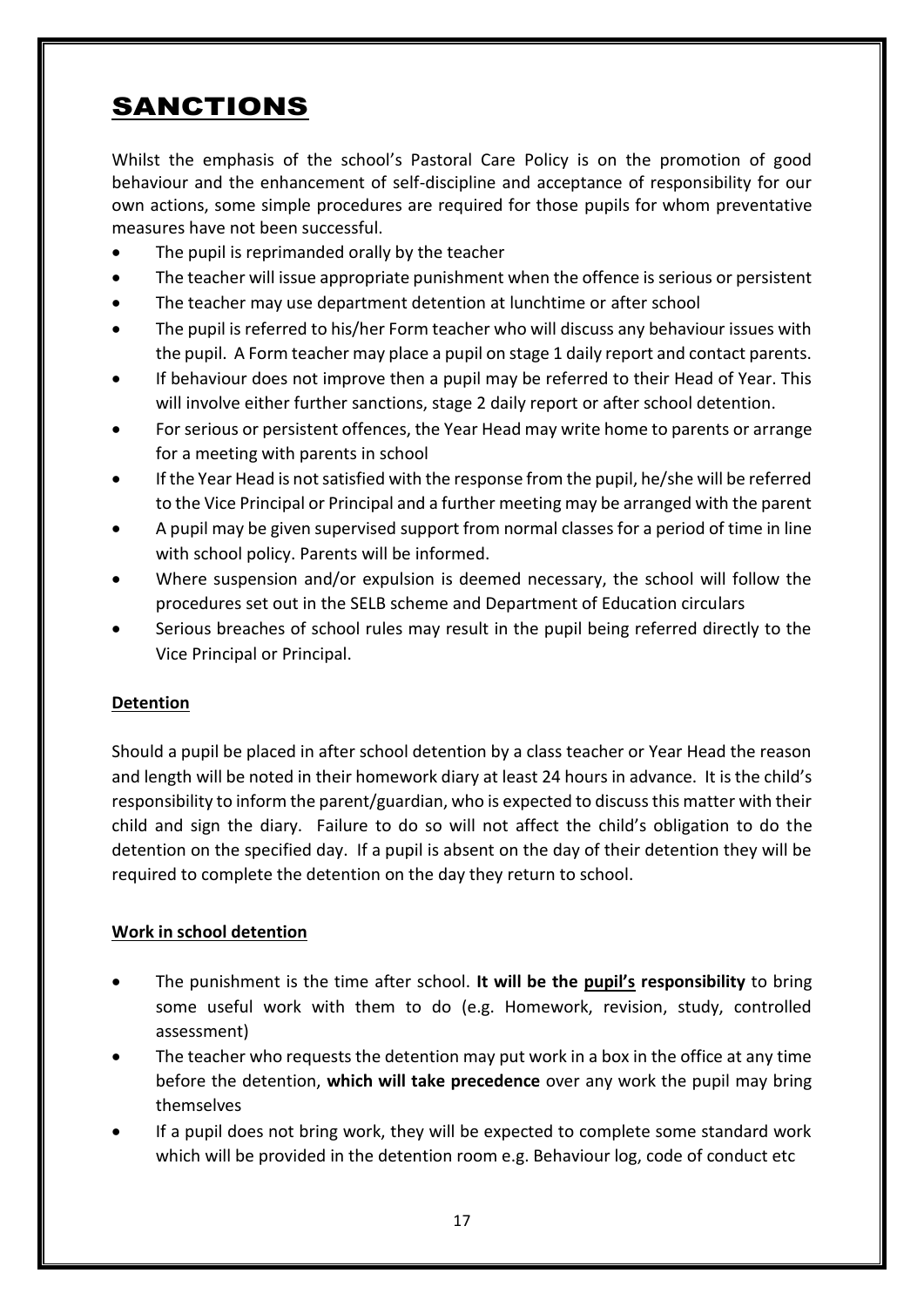#### **Supervised Support for Pupils from Normal Classes**

#### **Aims**

- 1. To provide the opportunity to separate disruptive pupils from others, thus protecting the education of others.
- 2. To provide the opportunity to supervise pupils who present as contrary to school rules and procedures or are unwilling to co-operate within normal school structures or routines.
- 3. To provide for serious "one off" incidents.
- 4. To provide a facility for periods of "time out" for pupils in cases where remaining in a normal classroom is not in their best interests or in the interest of others.
- 5. To ensure that a common procedure is used for the withdrawal of pupils with the provision of suitable work during their period of Supervised Support from normal classes.
- 6. To minimise suspensions from school.

#### **Procedures**

- 1. Pupils in Supervised Support will be supervised by staff following the timetable. The Vice Principal has overall responsibility for ensuring that they are supervised at all times.
- 2. Pupils will only be given Supervised Support from class by the Principal or Vice Principal. Staff will be informed that a pupil is in Supervised Support by email and a note on the staff noticeboard.
- 3. Staff who teach the pupils in Supervised Support are required to send relevant work during the period of Supervised Support.
- 4. Parents/guardians will be informed when their child is in Supervised Support from class. The Vice Principal/Year Head will liaise with parents as required. Parents may be invited to attend school to discuss progress.
- 5. Pupils may be counselled during the Supervised Support period. The pupil's Form Teacher and Year Head may also speak to the child during that time.
- 6. Pupils can be placed on report when they return to normal class after a period of Supervised Support. The Year Head, will monitor the behaviour of pupils on their return to class. In cases where they are not satisfied a further period of Supervised Support may be considered.
- 7. Where the behaviour of a pupil is unacceptable when in Supervised Support the possibility of suspension will be considered.
- 8. Pupils who are in Supervised Support from class will normally be kept apart from their peers throughout the day.
- 9. Pupils in Supervised Support will not normally participate in extra-curricular activities.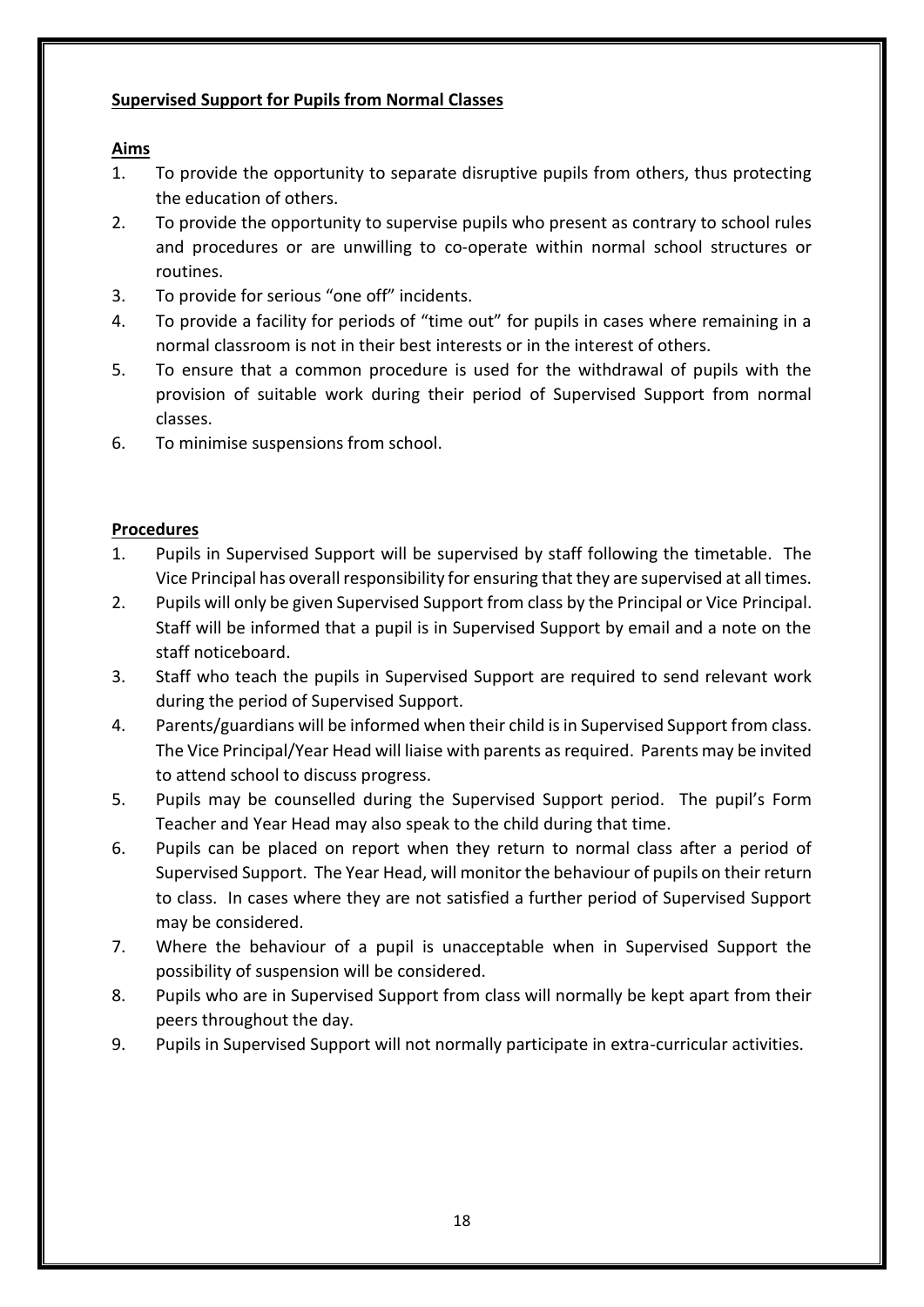#### **Extra Curricular Activities and Non-Essential School Trips**

City of Armagh HS is committed to providing a wide range of extra-curricular activities and non-essential school trips, as we believe this is an important part of a pupil's personal development.

However we strongly believe that pupils hoping to take part in these activities must be able to represent the school and conduct themselves in a responsible manner at all times.

We wish to emphasise that the vast majority of our pupils behave in a responsible manner at all times and we hope that the small minority of pupils who do not always operate within school rules and procedures will be encouraged to improve their behaviour in order to benefit fully from all the opportunities available to them. For these pupils participation in the above will require authorisation from their Head of Year and/or Vice Principal.

**Any non-essential trip is one that is not central to the taught curriculum**

#### **Involving Parents**

Parents are encouraged to take an active part in the school. We believe that it is essential to establish trusting relationships with all parents so that we can work together in partnership to teach all pupils positive behaviour.

#### **Procedures in place when there is an ongoing concern about a pupil's behaviour**

If there is an ongoing concern about a pupil's behaviour their parents will be initially be contacted by the Form teacher and then Head of Year, if necessary. This will allow the Form teacher and/or Head of Year to find out if there are any factors that might be affecting the pupil. They will then discuss how school and home might help the pupil to improve their behaviour. This might involve extra encouragement, periodic contact with parents etc.

It is hoped that all pupils will make progress but sometimes the concerning behaviour continues and more support is required please see **Page 20 Code of Practice: Managing behaviour** for further details.

In very exceptional circumstances a pupil might be excluded from school temporarily or permanently. This will be carried out in line with EA and DENI guidelines. The education welfare service may be asked to support the pupil and their parents and a return to school will be negotiated with support if considered necessary.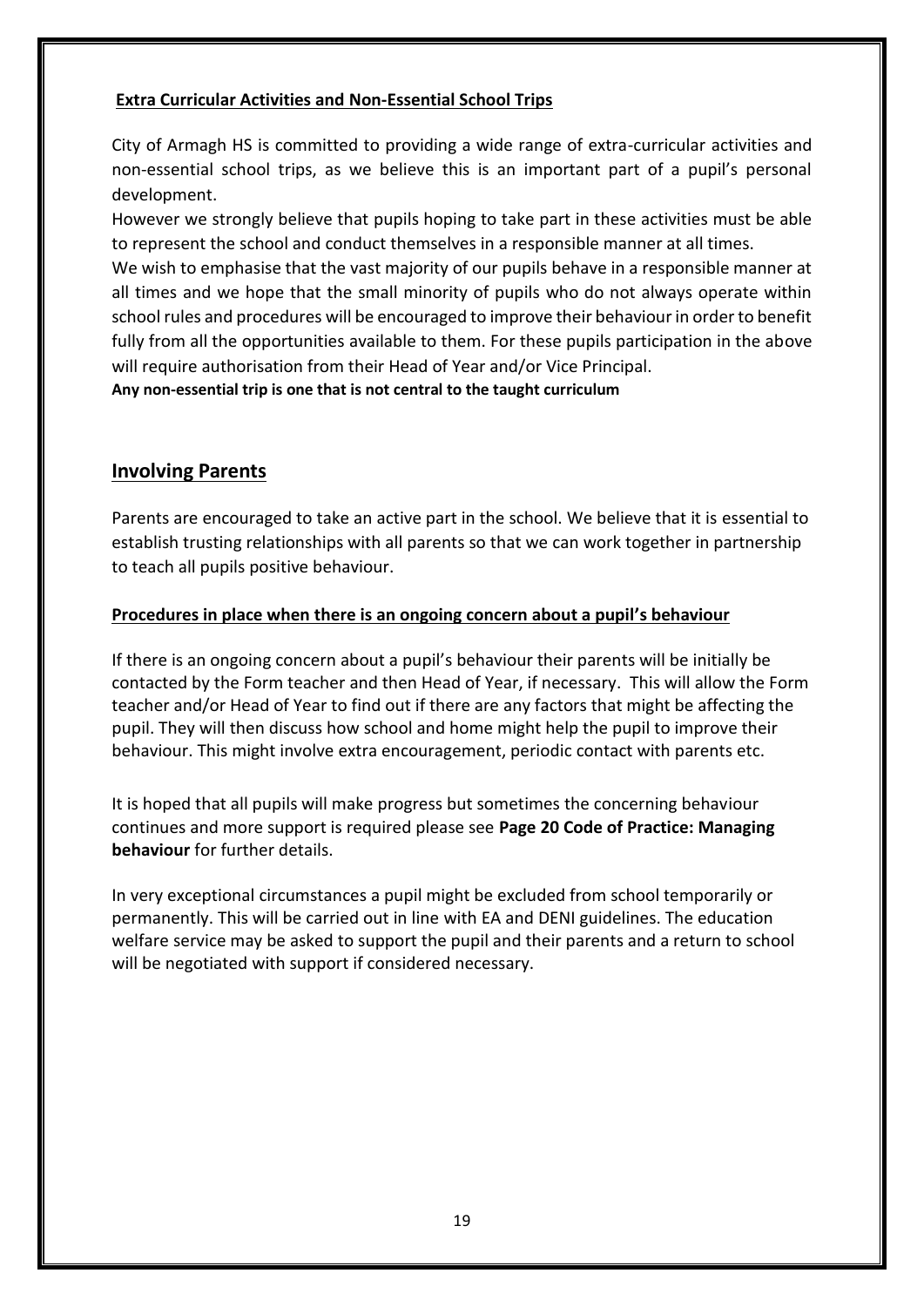## CODE OF PRACTICE: Managing Behaviour

The following guidelines refer to the five stages in the Code of Practice for Special Educational Needs (SEN) in relation to Social, Emotional and Behavioural Difficulties (SEBD). Heads of Year and/or the Pastoral Care Coordinator will contact parents/carers to discuss how the school and home can work together at each stage to support the pupil. Reasonable adjustments will be made to support pupils with SEBD.

#### Stage 1

- Subject/Form teacher identifies concerns and consults with the Pastoral Team/SENCO to place child on SEN register.
- Pupil is placed on Stage 1 daily report and reviewed after 2 weeks.
- Most pupils will not proceed beyond Stage 1.
- If a pupil does not respond then a Stage 2 referral can be made.

#### Stage 2

- An Individual Education Plan (IEP) and risk assessment (with targets agreed with parents/carers and the pupil) are put in place and the pupil is placed on Stage 2 of the SEN register.
- Pupil is placed on Stage 2 daily report by Head of Year.
- At the IEP review, pupil may be taken off Stage 2, remain at Stage 2 or move to a Stage 3 IEP.

#### Stage 3

No significant improvement at Stage 2 IEP review. The pupil is continuing to display behavioural problems in school.

- An application could be made for a formal assessment to the Educational Psychology Department or to the Behaviour Support Team with parental consent. The assessment is carried out and a report presented.
- Pupil is placed on Stage 3 daily report by Vice Principal (PCC).
- A Stage 3 IEP is put in place with recommendations added.
- Other agencies may become involved, eg. Pupil Personal Development Services, CYPSP Family Support Hub.
- The Stage 3 IEP is reviewed, pupil may be moved back to Stage 2 or on to Stage 4.

#### Stage 4

At Stage 4 an application for Formal assessment may be made. This may lead to a Statement of Special Educational Needs being issued.

- A Stage 4 IEP is written and reviewed concurrently with the Formal Assessment process.
- After Formal Assessment it may be decided to move on to Stage 5.
- If not moving to Stage 5, then the pupil moves back to Stage 3 with Outside Agency support continuing.

#### Stage 5

A Statement of Educational needs is put in place.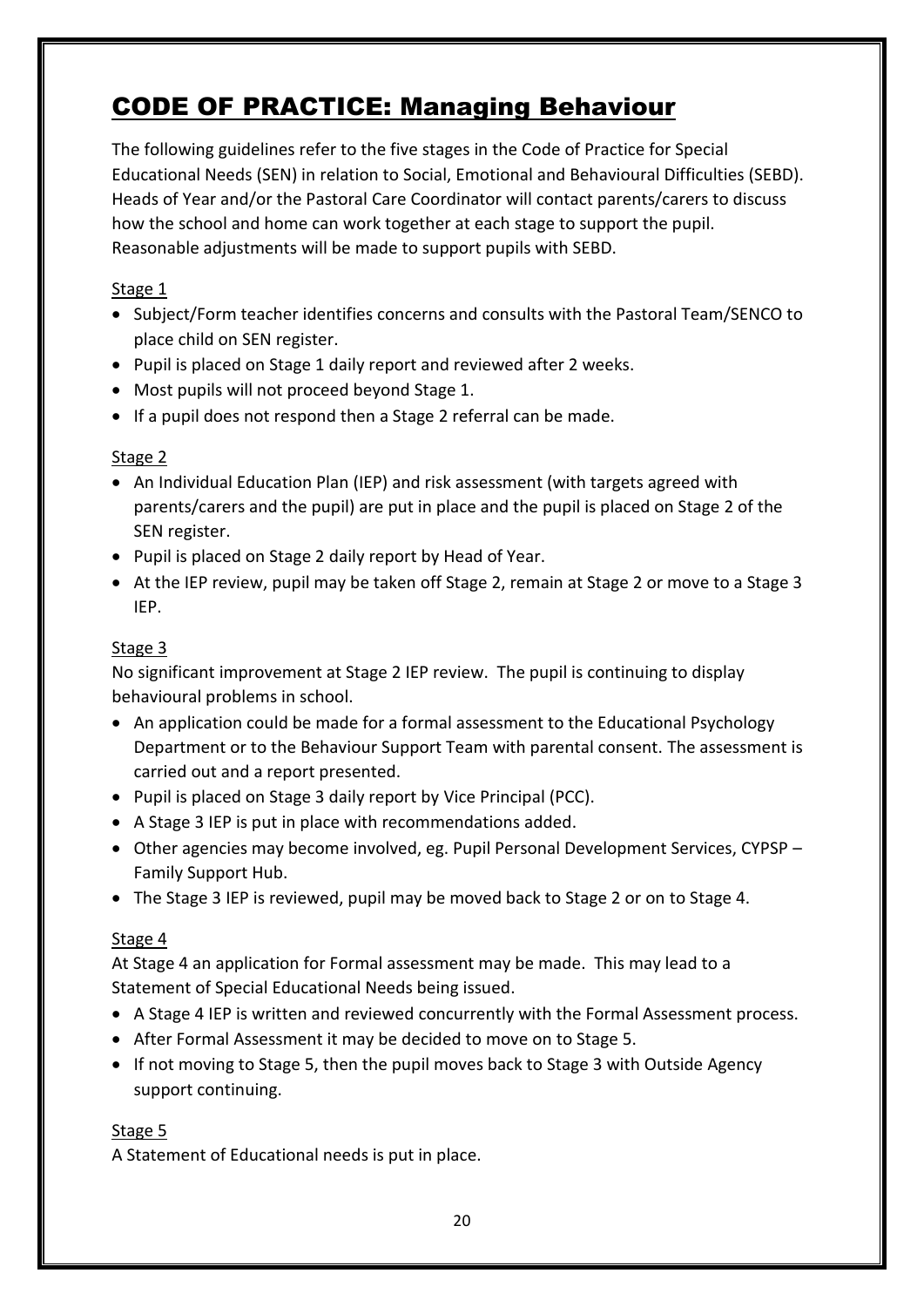#### Behaviour Incidences Incident Examples Likely Outcome One-off/low level behaviour \*dealt by class teacher LEVEL 1 Class work not completed Unacceptable appearance/school uniform • Eating/chewing Copying of work • Talk in class/inattention • Indirect use of foul language Out of bounds Lack of equipment • Taunting peers • Lateness to class Homework not completed Non-verbal reprimand Verbal reprimand Moved elsewhere in class • Note in homework diary Behaviour recorded in SIMS lesson monitor Meaningful extra work • Break/lunch time detention Departmental detention (always recorded on SIMS) • KS3 - 2<sup>nd</sup> offence – dept detention •  $KS4 - 1<sup>st</sup>$  offence – dept detention Repeated low levels of behaviour \*dealt by form teacher LEVEL 2 • Repeated misbehaviour re: any of the above  $\vert \cdot \vert$  Pupil placed on Stage 1 daily report by form teacher • Parents to be contacted by form teacher Serious Behaviour Issues \* mostly dealt by HOY except for homework LEVEL 3 Persistent misbehaviour re: any of the above Misbehaviour outside school (in uniform) • Smoking (including e-cigarettes) • Refusal to follow teacher or support staff instruction (defiance) Unacceptable hurtful behaviour to others/fighting Leaving school grounds without permission Possession of indecent material/abuse of internet • Selling • Rudeness to staff Visible/use of mobile & any other electronic devices (other than for educational activities) • School detention • Stage 2 report • Parents attend meeting • Supervised Support • Suspension - depending on seriousness/frequency of incident (Daily report following return from suspension) • Removed from pupil and left in office. See Pg14 for further information. Very Serious Behaviour Issues \* dealt by HOY/VP/Principal LEVEL 4 Persistent misbehaviour re. any of the above Physical Assault on pupil Vandalism Misbehaviour likely to bring the school into disrepute Foul language addressed to a member of staff Threatening behaviour towards staff Bullying (physical, verbal, cyber, sexist) • Smoking (including e-cigarettes) – repeated offence • Truancy • School detention • Supervised Support • Stage 3 report Parental meeting with HOY/VP/Principal • Suspension (Daily report following return from suspension) • Supervised support Attendance report Referral to EWO Extreme Behaviour Issues \*dealt by Principal LEVEL 5/6 Persistent misbehaviour re. any of the above Physical assault on member of staff Serious immoral conduct including abuse of internet Distribution of indecent material • Suspension and/or expulsion • Police involvement

• Interfering with safety equipment e.g. fire alarm Possession of illegal substances/dangerous weapons **Consistency is desirable, however, a degree of flexibility is required to cover for individual circumstances**

Publication of malicious, threatening or offensive

material on internet/mobile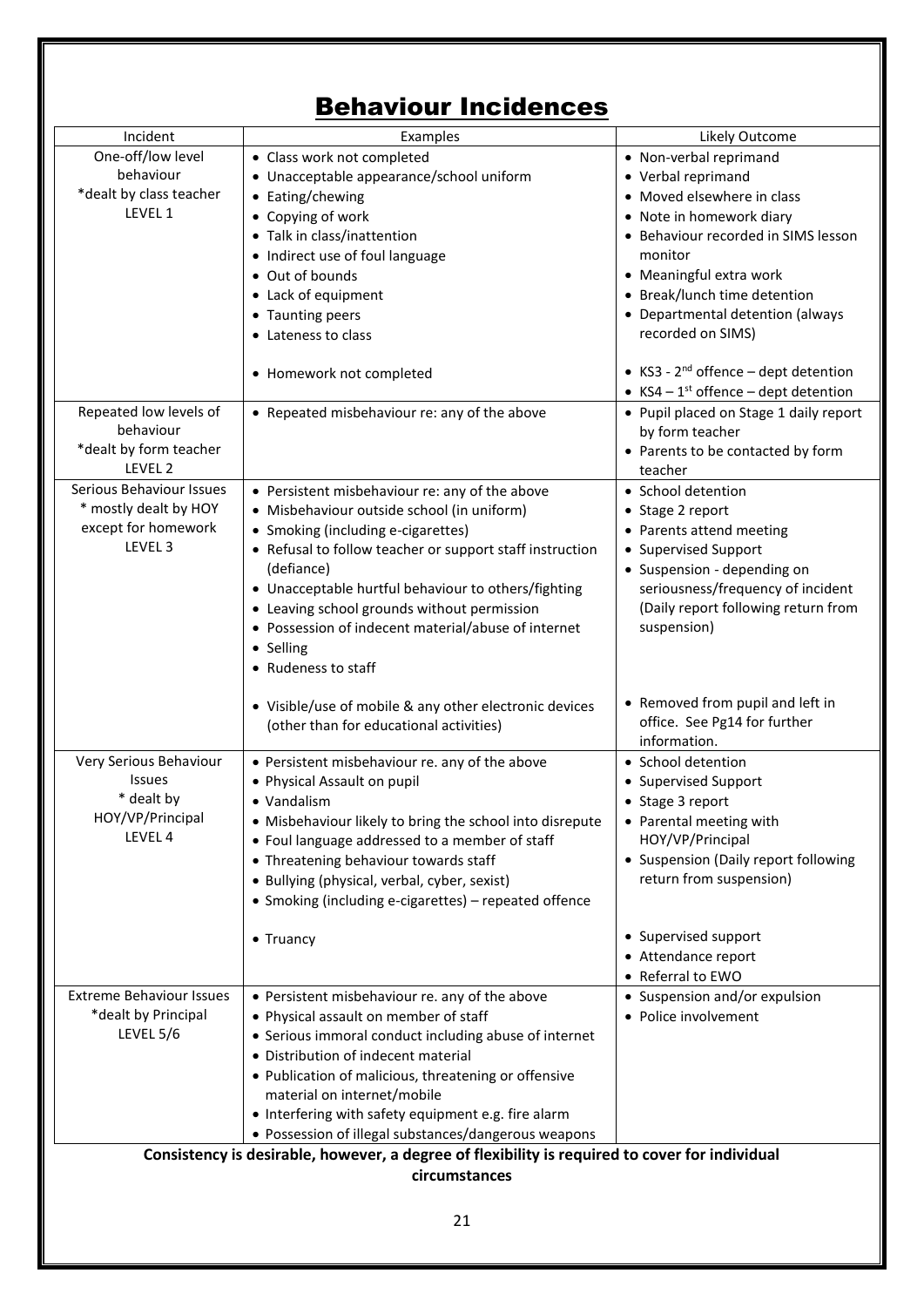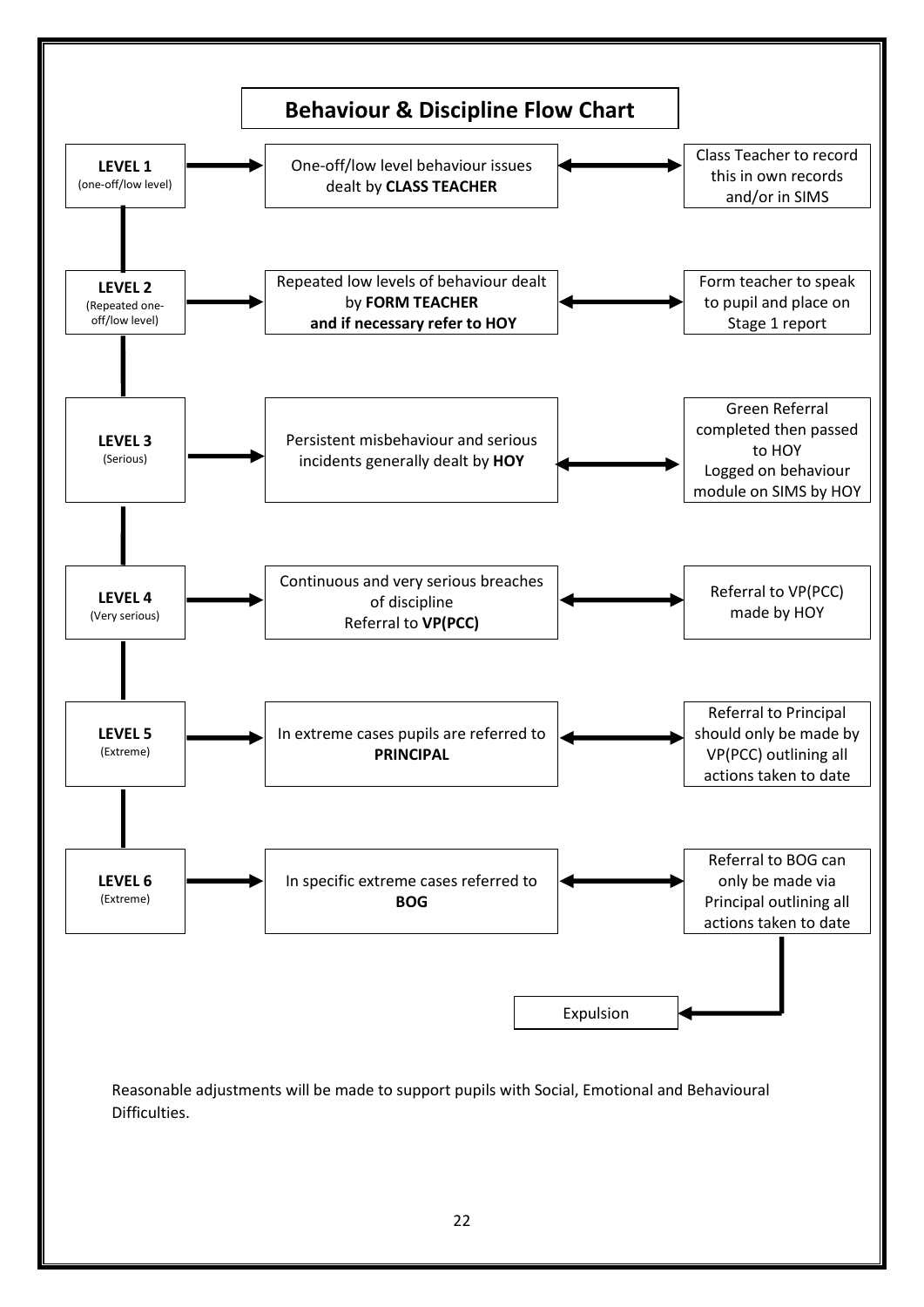## OTHER FORMS OF SUPPORT

Additional support will be available from various outside agencies including;

- **•** Behaviour Support Team.
- The Education Psychology Service
- The Educational Welfare Service
- PPDS
- YPP/HUB
- Social Services
- Autism Advisory and Intervention Service
- Familyworks Counselling
- CAMHS
- REACT

#### **Counselling**

The school counsellor (S McAuley) from Links Counselling Service is available on a Thursday morning.

#### **Training Needs**

Staff have attended SIMs training and behaviour management training to support the Positive Behaviour Policy.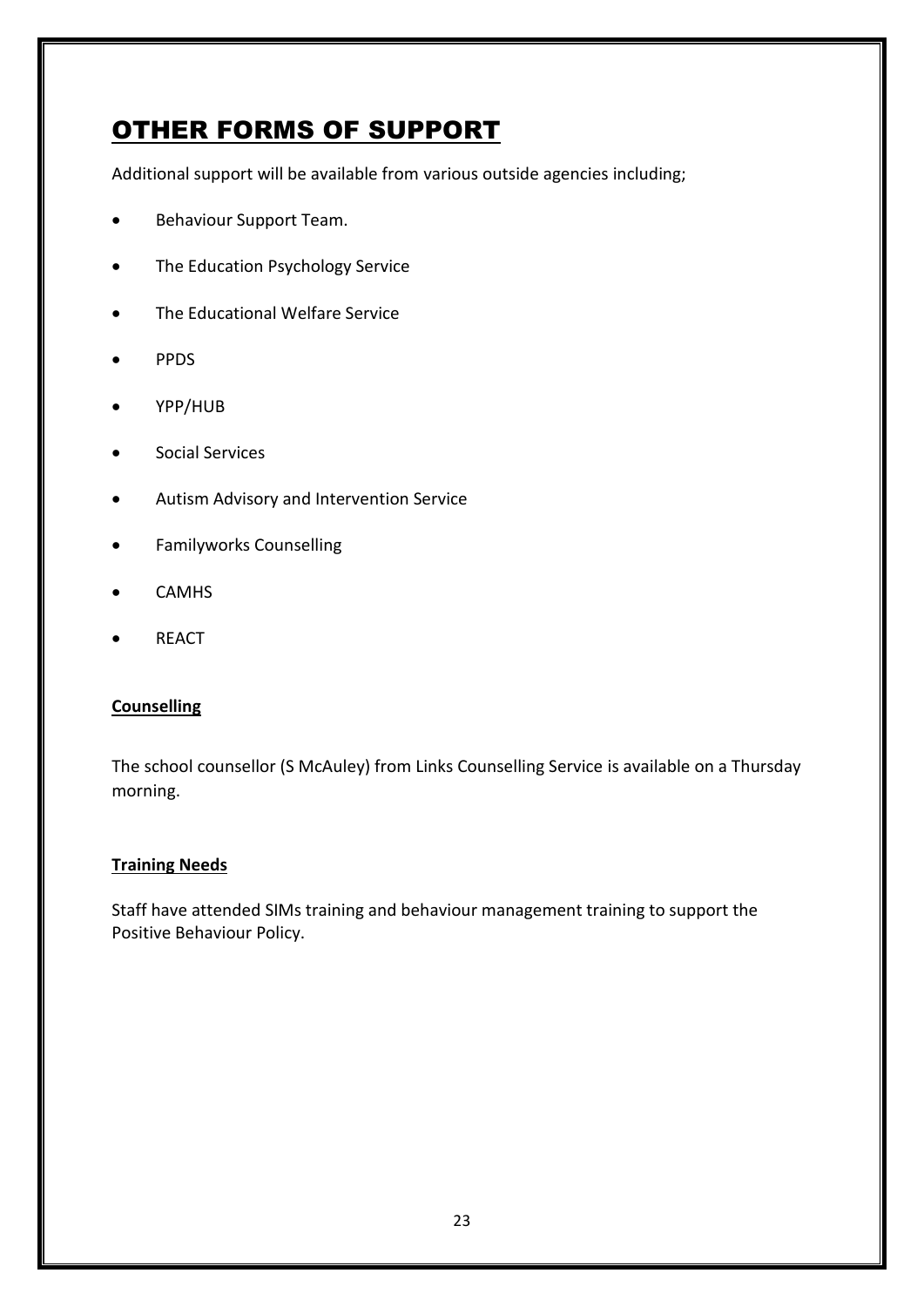## REVIEW AND EVALUATION

#### **Evaluation**

The effectiveness of the policy will be measured by;

- A reduction in the number of pupils referred to external agencies;
- A reduction in suspensions
- A reduction in school detentions
- Increase in the number of merits being awarded.
- **•** Increase in attendance percentage.

#### **Review**

This policy has been written and agreed with the SELB Behaviour Support Team. It will be reviewed regularly in response to on-going advice and training. It will form part of the school's overall Pastoral Care Policy.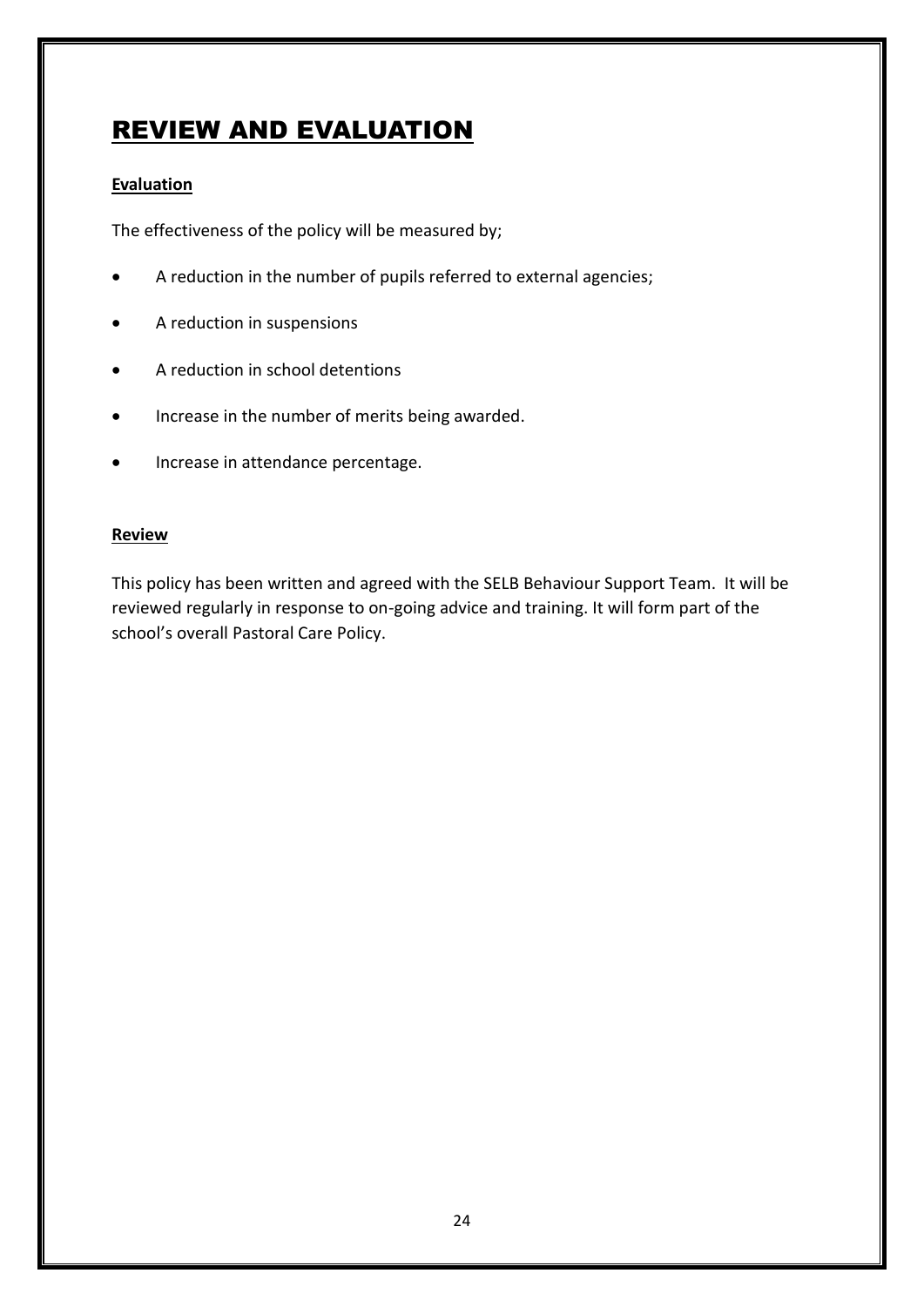## LINKS WITH OTHER SCHOOL POLICIES

It should be noted that this positive behaviour policy should not be viewed in isolation or as a stand-alone document. To be truly effective, it should link with the following school policies including:

- Anti-Bullying
- Child Protection
- Drugs/Substance Abuse
- Pastoral Care
- **•** Special Educational Needs and Disability
- Assessment Policy
- Detention Policy
- **•** Safe Handling Policy
- Relationships & Sexuality Education Policy
- E-Safety Policy

**Ratified by Board of Governors on: 15th June 2016**

**Reviewed: June 2017, June 2018, June 2019**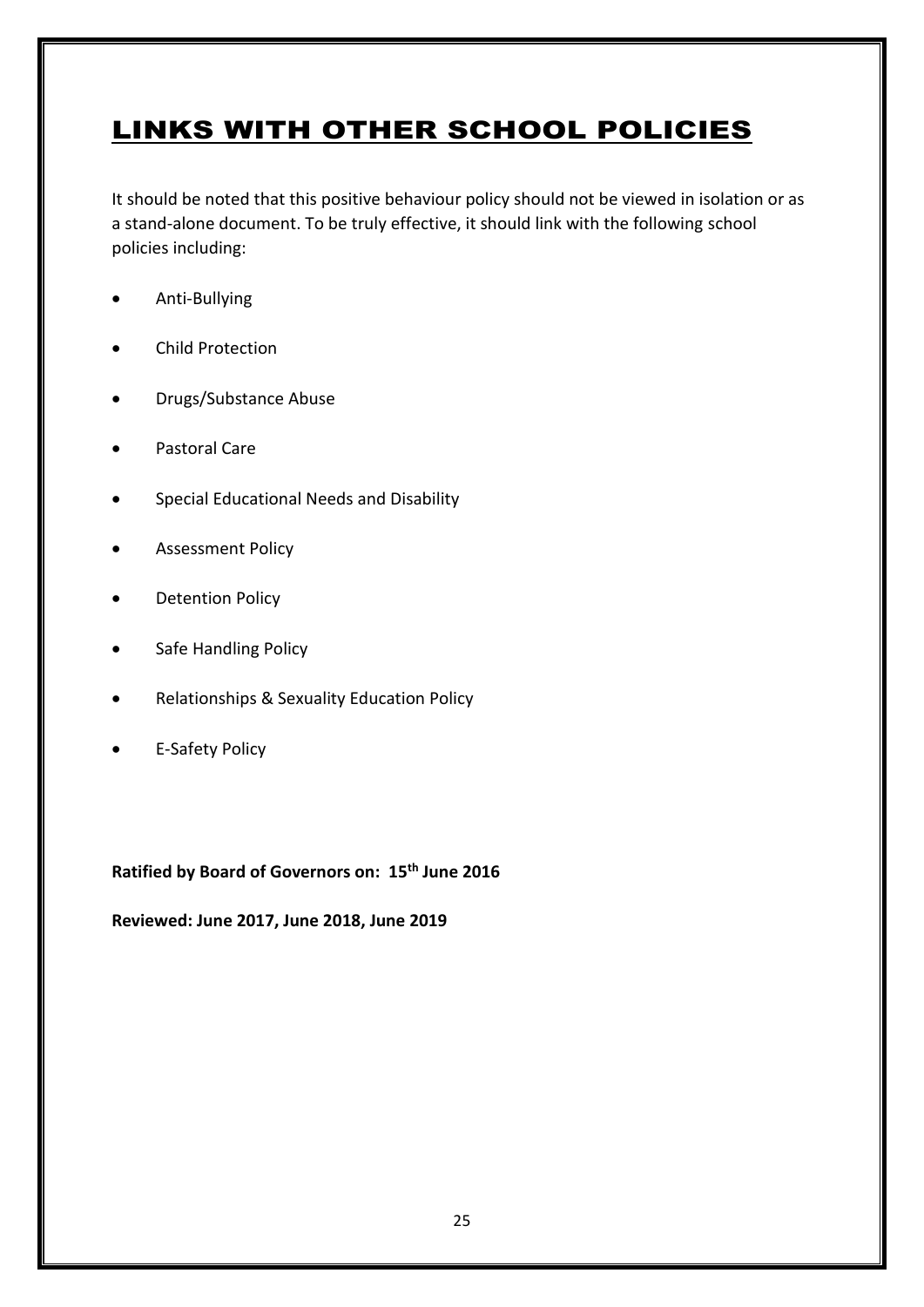

#### **Positive Behaviour Policy COVID-19 Appendix**

#### **1. What we expect pupils to do during this time**

 Pupils must only use the entrance they have been assigned to enter and exit the school building.

Pupils must sanitise their hands each time they enter the school building.

Pupils must sanitise and wash their hands when directed.

 Pupils must walk directly to the classroom in the 'bubble' they have been assigned. Pupils are not permitted to move around the building freely or open any closed door.

 Pupils must walk directly to their assigned desk. Pupils must only sit at their assigned desk. Pupils must not touch any desk assigned to another pupil or any equipment on a desk assigned to another pupil.

 Pupils must stay within their designated 'bubble' which includes a specific recreation area and toilet facilities

 Pupils must meet our expected behaviour in class which are set out in our Code of Conduct and School Rules*.*

Pupils must not attempt to make physical contact with any person.

 Pupils must not deliberately breach, or attempt to breach, current social distancing guidelines

 Pupils must not deliberately and unnecessarily perform actions associated with symptoms of Covid-19, for example but not limited to, coughing and/or sneezing.

 Pupils must follow the government guidance when needing to cough or sneeze by covering their mouth and nose with a tissue or coughing or sneezing into their arm.

- Pupils must not share equipment, food or drinks
- Pupils must inform a teacher if they are feeling unwell.

 Due to the movement of teachers, rather than pupils, between classrooms, there will be short periods of time where pupils will be unaccompanied. Pupils must continue to meet the expectations that have been detailed and explained to them during these times.

#### **2. What we expect our staff to do during this time**

 We expect all our staff to support pupils in adjusting to the many new expectations to maintain the health and well-being of all members of the school community.

 We always expect staff to lead by example and endeavour to follow social distancing rules, with staff, visitors, parents and pupils.

 We expect all our staff to address any behaviour that is unacceptable within their classroom

 Staff will address poor behaviour by speaking to the pupil and giving them an instruction to stop the witnessed behaviour before logging on SIMS the poor behaviour witnessed

Behaviours will be monitored by the relevant Year head.

 Where the behaviour of a pupil gives us cause for concern regarding the safety of themselves and others, we expect our staff to contact the pastoral team for support.